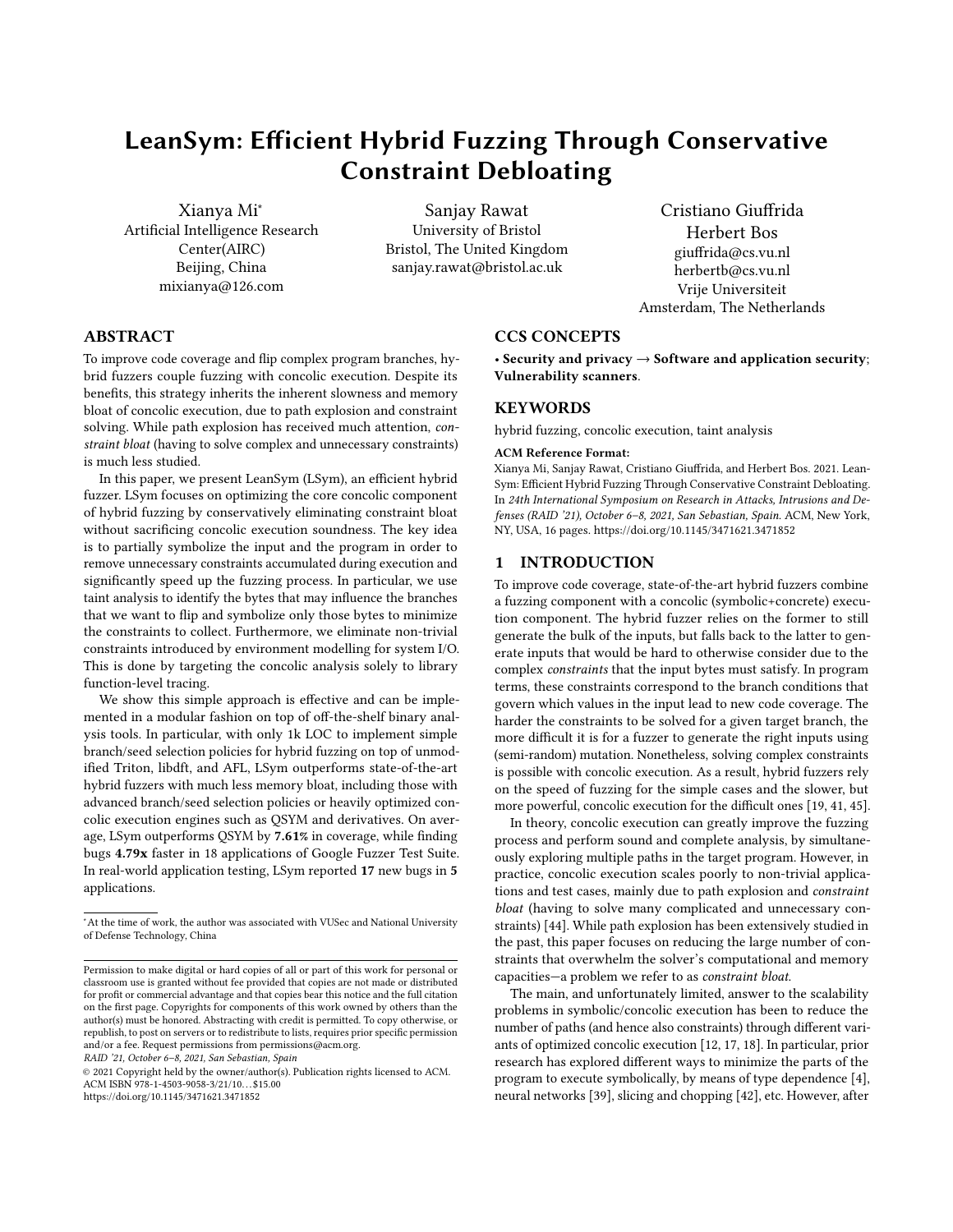deciding which part of the program is symbolic and which concrete, existing engines typically collect all the constraints during concolic execution for each target branch by making the entire input symbolic. However, in practice, many of the constraints thus accumulated are not relevant for a given target branch at all [\[20\]](#page-13-7).

An alternative answer to deal with constraint bloat might be to write a tailored concolic execution engine for hybrid fuzzing from scratch, with the aim of symbolizing only the relevant instructions in the program. This is the approach explored in QSYM [\[45\]](#page-14-0), where a custom and efficient concolic execution engine implemented in some 16,000 lines of code supports a hybrid fuzzer, using a dependency chain to determine the instructions that are relevant for each target branch and therefore should be executed symbolically. Although the optimized concolic component improves fuzzing performance significantly, the input is still fully symbolized, which may result in path explosion and constraint bloat. To work around these issues, QSYM uses a timeout to switch to an optimized mode which drops all the constraints and only attempts to solve those directly related to a given branch. Unfortunately, this strategy is unsound and may result in invalid inputs that do not help the fuzzer make forward progress.

In this paper, we present LeanSym (LSym), a new and efficient hybrid fuzzer that outperforms even tailored solutions with much less memory bloat and using off-the-shelf binary analysis tools. The key idea is to use partial symbolization (symbolizing only those parts of the inputs and program that are relevant for the target branch) to aggressively eliminate constraint bloat, while preserving the soundness of concolic execution. In particular, LSym removes constraints accumulated during execution that have no bearing on the target branch to speed up the fuzzing process significantly in two ways. First, it eliminates non-trivial constraints introduced by environment modeling for system I/O by targeting the symbolic analysis solely to library function-level tracing. Second, it uses dynamic taint analysis to identify the bytes that may influence the branches that we want to flip and symbolize only those bytes to minimize the constraints to collect.

We implemented LSym on top of unmodified Triton [\[38\]](#page-13-8), libdft [\[3\]](#page-13-9), and AFL [\[46\]](#page-14-3) in 1k LOC to implement simple and modular branch/seed  $\frac{10}{11}$ selection policies for hybrid fuzzing. We evaluated LSym on various benchmark datasets such as the Google Fuzzer Test Suite [\[2\]](#page-13-10) as well as 5 real-world applications and compared its performance against state-of-the-art hybrid fuzzers, namely QSYM. On average, LSym outperforms QSYM by 7.61% in coverage, while finding bugs 4.79x faster. LSym also found 17 new bugs in 5 applications with the latest versions, while QSYM failed to find 9 of them.

Summarizing, we make the following contributions:

- We analyze the performance bottlenecks in concolic execution as used in hybrid fuzzers and identify constraint bloat as one of the main problems (§ [2\)](#page-1-0).
- We show that we can significantly reduce the bloat and improve hybrid fuzzing performance by means of functionlevel training (§ [4\)](#page-4-0) and taint-assisted input symbolization  $(S, 5)$  $(S, 5)$ .
- Building on these insights, we implemented LSym, a hybrid fuzzer on top of common off-the-shelf tools (§ [6\)](#page-5-0) that outperforms highly optimized state-of-the-art solutions (§ [8\)](#page-6-0)

To foster follow-up research, we will open source our LSym prototype upon acceptance of the paper.

# <span id="page-1-0"></span>2 CONSTRAINT BLOAT IN CONCOLIC **EXECUTION**

Though path explosion is a well known and studied issue in classical symbolic execution and concolic execution based approaches, scalability still remains a challenge and constraint solving is possibly the next biggest bottleneck [\[5\]](#page-13-11). Constraint solving is especially expensive due to constraint bloat, which, in turn, has two main causes. First, the concolic execution engines by themselves do not really know what happens to the symbolic state when the program interacts with the environment, for instance through system calls. For this reason, today's concolic execution engines come equipped with models to emulate these effects on the symbolic state for every possible interaction. Unfortunately, as we shall see, symbolization at the system call level is complicated and quickly leads to the accumulation of many (not very interesting) constraints. Second, existing concolic execution engines apply (overly) wide symbolization of inputs and instructions with an eye on (broad) program exploration rather than flipping target branches.

#### 2.1 Relevant branches

1

12

14

<span id="page-1-3"></span><span id="page-1-2"></span>28

To highlight the problem, we use the example shown in Listing [1,](#page-1-1) where the vulnerability in Line [24](#page-1-2) is hidden inside a number of complicated checks.

<span id="page-1-1"></span>Listing 1: A bug in nested code. Branches marked ' $R_n$ ' are related to the bug in line [24.](#page-1-2) The ' $U_n$ ' branches are unrelated.

```
2 int main (int argc , char * argv []) {
 3 char * file = argv [1];
4 char B [2000]; // buffer for input bytes (to be tainted )
       FILE * fp = fopen ( file ,6 size_t fsize = ftell ( fp ); // get file size
       int check = 0;

9 for ( i = 0; i < ( fsize -6); i ++)
10 if ((B[i]+B[i+1]) < (B[i+3]+B[i+4]+B[i+5])) // R0
                check++;13 if (check < 1) return -1;
15 if (B[18] + B[19] == 'b') { // R1
16 ...
17 if ( B [2] + B [4] == 'X') // U1
18 ...
19 if (B[15] + B[18] == 'U') { // R2
20 ...
21 if ( B [4] + B [8] == 'X') // U2
22 ...<br>
23 if (B[15] + B[14] == 'g') //R3<br>
24 ...VULNERABLE CODE...
25 else ... // R4
26 }
27 ...
       29 return 0;
30 }
```
To trigger the vulnerability, the program should reach the true edge of the branch R3, after satisfying three prior branch conditions (R0, R1 and R2). Note that the other conditional statements preceding R3 (U1 -- U2) are not important for the outcome of R3. Specifically, a previously executed branch A is only relevant for a later branch B, if B is control- or data-dependent on A.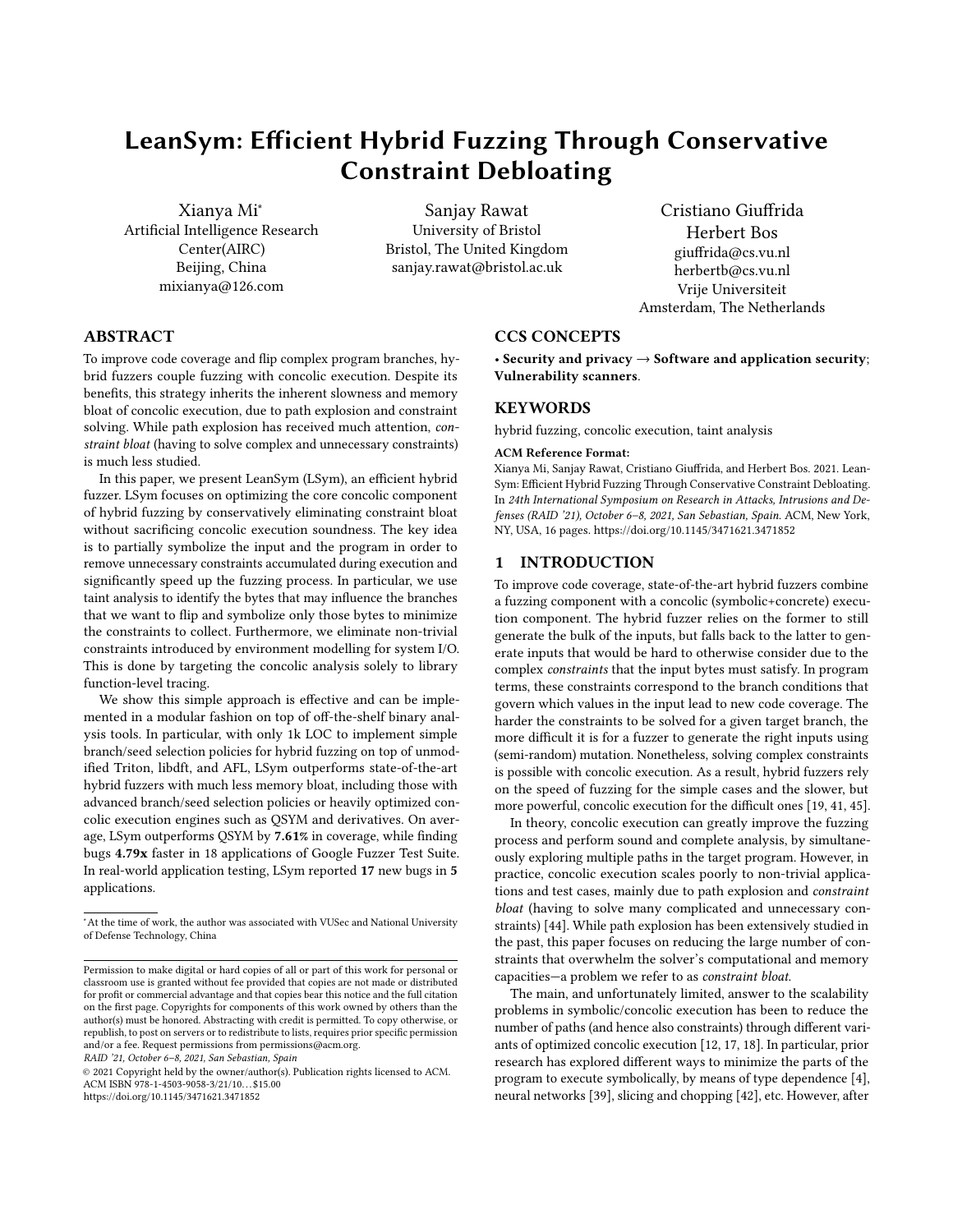<span id="page-2-1"></span>Listing 2: Constraints generated for the code in Listing [1](#page-1-1) on negating the branch R3.

1

```
2 (B[0]+B[1]) -(B[3]+B[4]+B[5] < 0) &&
3 \mid \ldots4 B [18] + B [19] - 'b' = 0 && B [2] + B [4] - 'X' = 0 &&
5 B [15] + B [18] - 'U' = 0 && B [4] + B [8] - 'X' = 0 &&
6 | B[15] + B[14] - 'g' = 0
```
To explore such code, concolic execution maintains both symbolic and concrete states. Upon encountering a branch during execution, it will try to find a new path by solving the negation of the branch together with all the constraints previously collected. In this simple example, if an input reaches R3 (i.e. satisfies all the previous constraints), but sets the branch outcome to false, it will try to find an input that evaluates R3 to true. To do so, popular concolic execution solutions such as KLEE, S2E, and  $Trion<sup>1</sup>$  $Trion<sup>1</sup>$  $Trion<sup>1</sup>$  will generate symbolic expressions similar to the ones shown in Listing [2,](#page-2-1) to be solved by a constraint solver.

Clearly, many of the constraints are not relevant for triggering the bug at all and satisfying them with a constraint solver needlessly consumes both time and memory.

#### 2.2 Existing work on reducing symbolic code

Existing solutions attempt to symbolize only relevant statements build on a technique known as chaining [\[16\]](#page-13-12), a form of slicing using program dependency graphs [\[21\]](#page-13-13). Specifically, by building a dependency tree, solutions such as QSYM [\[45\]](#page-14-0), DGSE [\[43\]](#page-14-4), and STIG [\[14\]](#page-13-14) determine which statements in a program are relevant for the current target branch.

QSYM [\[45\]](#page-14-0), a state-of-the-art hybrid fuzzer optimizes the process even further by dynamically switching between two modes. In full mode, QSYM builds for each branch a full dependency tree consisting of all relevant statements for that branch and tries to solve (only) the corresponding constraints. However, in case full mode takes too long (i.e., QSYM cannot solve the constraints within a few seconds), it falls back to optimistic mode which uses taint analysis to find which input bytes influence the target branch and solves only that constraint. We noticed that Triton [\[38\]](#page-13-8) supports a similar mode, known as last-branch-only, although it does not make use of taint analysis to prune the statements that are not relevant.

The code in Listing [1](#page-1-1) shows that solutions that leverage dependency trees to reduce constraints (such as QSYM and similar systems), may still accumulate many (useless) constraints. In this case, the loop even creates a chain of constraints so that each constraint  $c_{i+1}$  at loop iteration  $i + 1$  is related to the constraint  $c_i$  at loop iteration i. As a result, we end up collecting all the constraint in the code except for the ones related to U1 and U2. In optimistic mode, QSYM does not use dependency relation and therefore, only focuses on the last constraint  $B[15] + B[14] - 'g' = 0$ .

# 2.3 Challenges in containing constraint bloat

For small examples, off-the-shelf constraint solvers may well find a solution still, but for real-world applications with large program sizes and numerous paths, the constraints to flip a target branch quickly become too complicated for the constraint solver to solve efficiently. In the remainder of this section, we revisit the two main challenges in handling constraint bloat.

Challenge C1 Reduce constraint bloat due to excessive symbolization by hooking at the level of system calls.

Concolic execution always starts with symbolizing the program input. In the absence of source code, it is often not obvious which exact function acts as the source of the tainted input. For this reason, binary-only solutions typically symbolize input bytes by hooking system calls for file operations, such as open(), read(), and mmap. While convenient, system call hooking introduces additional constraints which in turn lead to additional overhead for the solver.

The main sources of these extra constraints are wrapper functions such as the system call APIs in glibc that perform a variety of operations before performing the actual system call. As an example, consider the reading of a string of bytes from a file using the fopen() and fread() functions from the glibc library that eventually execute the open() and read() system calls, respectively.

To get access to the target string from the input file, fopen() needs to copy the file descriptor returned by the open() syscall to the address of the I/O buffer that implements the FILE struct. Next, fread() uses a pointer in this structure to track which offset in the input file buffer should be accessed and copied into an intermediate buffer. These are all complex operations. With symbolization at the system call level, such intermediate operations increase both the emulation time and the number of constraints. As the input file grows in size, these additional mass of (not very interesting) constraints influences the efficiency of concolic execution to certain extent.

Challenge C2 Reduce constraint bloat due to whole-input symbolization.

Current concolic execution solutions symbolize the entire input and emulate all instructions that operate on these symbolized bytes. As we saw in Listing [2,](#page-2-1) doing so results in many constraints that are not relevant. As we saw earlier, advanced solutions (in QSYM and similar systems) reduce constraint bloat by computing a precise dependency chain, allowing them to emulate only the relevant instructions. For the example in Listing [1,](#page-1-1) QSYM in full mode would keep all the constraints related to R0 - R3, but shed (only) those of U1 and U2. In optimistic mode, QSYM's fallback solution, it abandons the soundness of symbolic execution altogether and tracks only R3.

Both modes have problems. It is intuitively clear that optimisitic mode often leads to invalid solutions. For instance, when solving the constraint for R3 using bytes 15 and 14, it may pick a value for byte 15 that interferes with R2 and cause the program to not even reach R3. Clearly, a single constraint on the last branch is not sufficient. Unfortunately, the complete dependency chain in full mode also leads to problems—in the form of constraint bloat (and its accompanying high memory overhead). Specifically, given an input and the target branch R3 that the fuzzer needs to flip, the relevant constraints are only those related to R2 and R3. Picking the right values for bytes 14 and 15, such that they satisfy both conditions is sufficient to flip the branch. In other words, using the full dependency graph may vastly overshoot the minimum number of constraints needed to flip the branch!

<span id="page-2-0"></span> $1$ default mode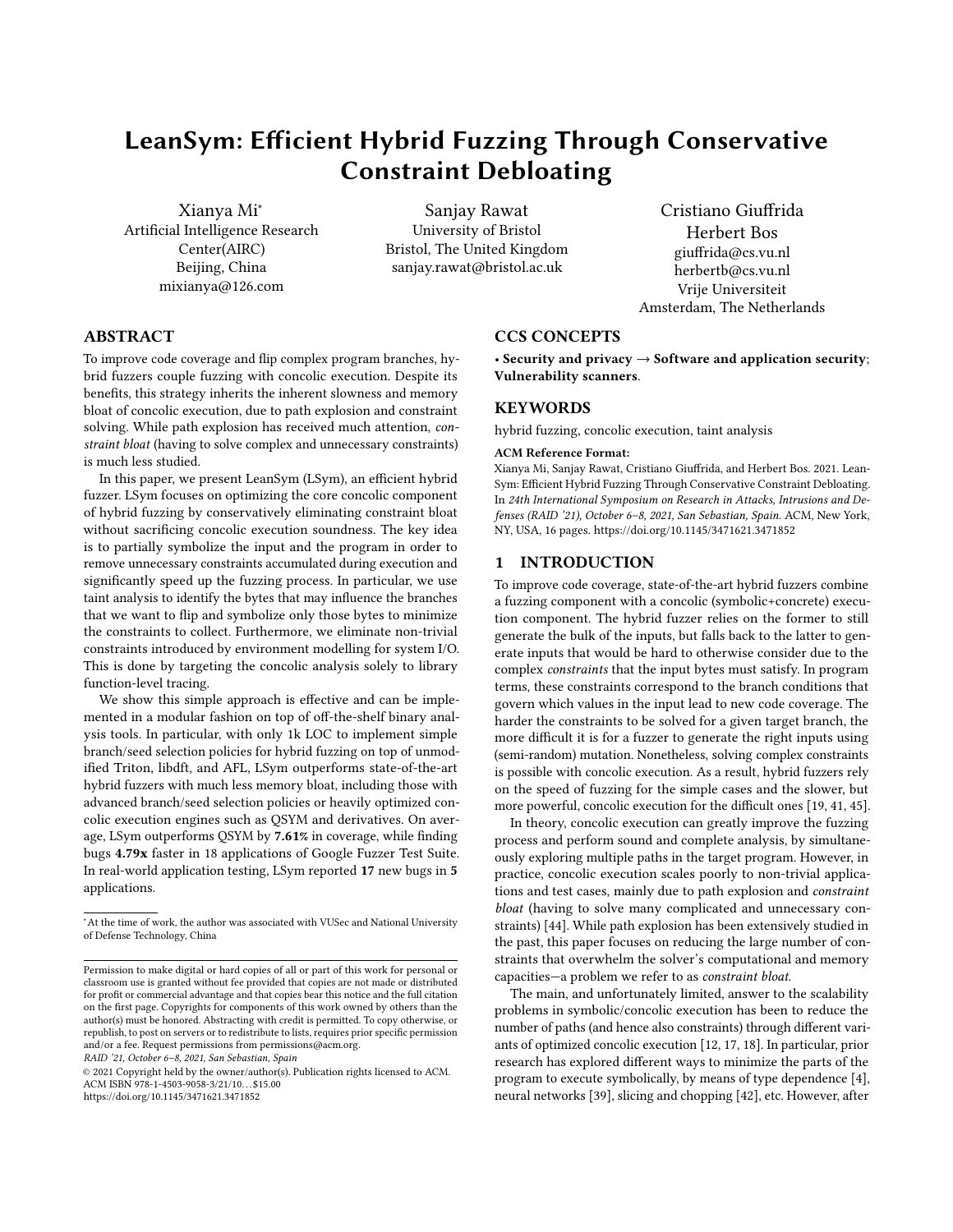<span id="page-3-0"></span>Table 1: Constraints collected by different methods for the code in Listing [1,](#page-1-1) for the target branch RB3.

|            | time | $m$ em $(MB)$ | solving time   | constraints | solved vars   | success |
|------------|------|---------------|----------------|-------------|---------------|---------|
| $OSYM*$    | 14s  | 538           | $10s + 284$ ms | 951         | 949           | no      |
| Triton*    | 28s  | 206           | $10s + 876$ ms | 951         | 949           | no      |
| LSvm       | 8s   |               | 1 ms           |             |               | ves     |
| * - ---- - |      | .             | .              |             | $\sim$ $\sim$ |         |

QSYM and Triton both had to fall back on optimistic/last-branch-only mode as neithe could solve the constraints otherwise, even in 20 minutes.

# 2.4 The cost of constraint bloat

In this section, we perform a preliminary evaluation of the effects of constraint bloat to motivate the remainder of this work. As a first example, consider Table [1,](#page-3-0) where the first two rows show results for the trivial example of Listing [1](#page-1-1) with QSYM and an optimized version of Triton. Like QSYM, the Triton-solution drops to last-branch-only mode if it fails to find a solution with full constraints within a time-out period of ten seconds. Without the timeout, both QSYM and Triton can not solve the target branch even in twenty minutes. We then aborted these experiments, since spending this long on a single branch makes these solutions impractical. The experiments show that constraint bloat can easily becomes a bottleneck for constraint solvers. Indeed, even for this simple example, the number of constraints (almost one thousand) and the amount of memory (hundreds of megabytes) are very high for both QSYM- and Tritonbased solutions, while neither of them even found an input to reach the target code. In this paper, we show that we can do much better. For instance, the last row shows that LSym reduces the number of constraints by two orders of magnitude, and easily finds an input that leads to the vulnerability in just 1 ms of constraint solving.

While Listing [1](#page-1-1) is a toy example, the problem of constraint bloat also surfaces in real-world binaries, as shown in Table [2,](#page-3-1) where we evaluated objdump-2.34 targeting one specific compare instruction using QSYM and the same optimized version of Triton, as well as LSym. Again, we see that the amount of memory and the number of constraints in the QSYM and Triton-based solutions are high, and because of their complexity, they take a long time to solve. Indeed, although our seed inputs hit the target branch six times, in every single case the constraints were too complex for Triton to solve within the time-out period. In other words, all branches go to optimistic/last-branch-only mode for a "solution" (that unfortunately often invalidates prior constraints). Similarly, QSYM resorted to optimistic mode in half of the cases, even though QSYM's concolic execution engine is much more efficient than Triton's. The bottom row in the table again shows that we can do better with only a fraction of the constraints, less memory overhead and a much lower solving time. Moreover, the reduction in constraints means that they could all be solved in less than a second without the need for the fallback mode. This is important since optimistic mode has strong bearings on the code that we cover. For instance, Triton generated even less coverage than the original seed input. The main reason is that optimistic/last-branch-only modes ignore previous data dependencies so that the solutions more often than not invalidate previous constraints. A quick investigation of newly covered paths via optimistic mode on applications in Google Fuzzer Test Suite confirms that many of them are error paths. In

other words, the more inputs we generate optimistically, the less (meaningful) coverage we may get (see Section [8.1\)](#page-6-1).

<span id="page-3-1"></span>Table 2: Constraints collected by different methods for a single branch in objdump-2.34.

|             | $m$ em (MB) | solving time* | constraints | solved vars | coverage |
|-------------|-------------|---------------|-------------|-------------|----------|
| original    |             |               |             |             | 1384     |
| <b>OSYM</b> | 662         | $10s+0.491s$  | 407         | 38          | 1582     |
| Triton      | 673         | $10s+13ms$    | 371         |             | 1225     |
| LSvm        | 206         | 0.289s        | 33          |             | 1592     |

∗ for the seed hitting the target branch last

# 3 LEANSYM

LSym addresses the issue of constraint bloat by augmenting concolic execution with two techniques.

Overcoming C1: Function level tracing. Instead of symbolizing at the syscall level, LSym performs symbolization at function level (i.e. it delays hooking until the I/O related execution reaches a library function). For instance, in the example of Listing [1,](#page-1-1) instead of hooking syscalls open() and read(), we start tracing from fopen(), fread() from libc. The similar approach has also been used in prior work in symbolic execution (e.g., by creating efficient memory models and concretely applying system and application arguments, e.g. S2E[\[12\]](#page-13-2), Mayhem[\[8\]](#page-13-15), angr [\[40\]](#page-13-16) and KLEE [\[6\]](#page-13-17) for external library wrapper) and unit-level testing work [\[36\]](#page-13-18). It should, however, be noted that while source-based solutions, like KLEE, also apply library wrappers, their motivation is to model the external library functions to continue with the execution. We, on the other hand, apply similar strategy for constraint debloating. As an addition, we simplify the automatic detection of functions calling I/O syscalls as such functions can be custom functions in the application rather than standard libc APIs. In Section [4,](#page-4-0) we explain how we identify the appropriate functions to start tracing.

Overcoming C2: Taint-assisted partial symbolization. LSym exploits the fact that concolic execution involves a concrete input and uses it to also compute the (dynamic) dataflow. Specifically, rather than constructing a full dataflow-based dependency chain, LSym uses dynamic taint analysis (DTA) to identify the tainted (input) bytes that affect each statement. For each target branch A and the corresponding set  $T_A$  of input bytes affecting it, it symbolically executes only those statements that are similarly affected by bytes in  $T_A$ . We achieve this by symbolizing (only) the input bytes in  $T_A$ and perform concolic execution as usual, without touching other bytes of the input.

Thus, for the example in Listing [1](#page-1-1) we would not change the behavior of branch R1 and focus instead on R2 and R3, as well as the constraints generated within the loop that involve those same tainted bytes (14 and 15).

The bottom row of Table [1](#page-3-0) shows that, for this example, doing so reduces the number of constraints by two orders of magnitude and easily finds an input that leads to the vulnerability. In Section [8,](#page-6-0) we evaluate LSym on real-world applications.

Fig. [1](#page-4-2) illustrates LSym's high-level design. It consists of four main components: (A) the main fuzzer (e.g., AFL [\[46\]](#page-14-3)), (B) the taint analysis engine (e.g., libdft [\[25\]](#page-13-19)), (C) the branch selector, and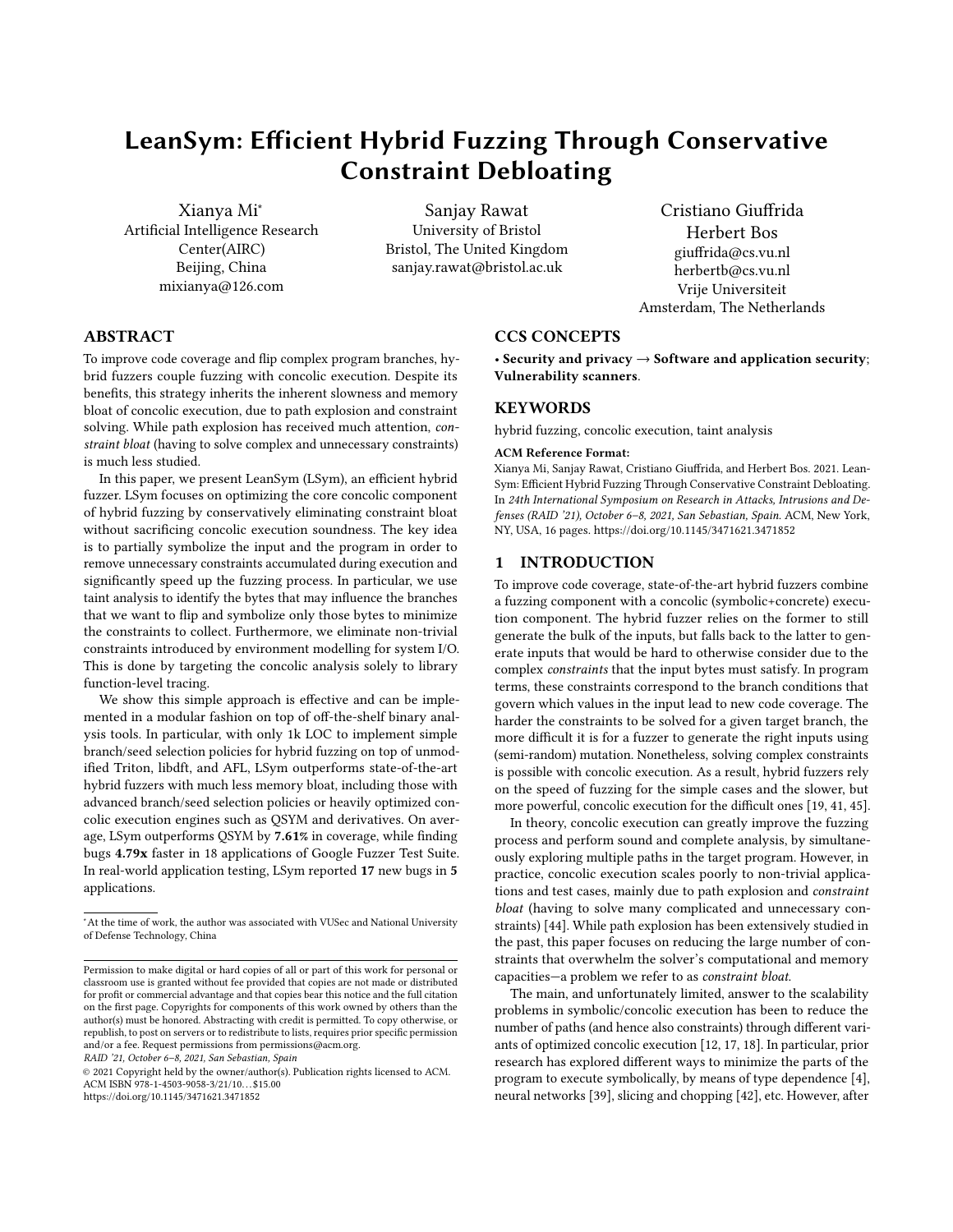(D) a concolic execution engine (e.g., Triton [\[38\]](#page-13-8)). The main fuzzer maintains a queue of inputs from which we randomly select one and run it under taint analysis to determine the tainted bytes for every branch. Next, the branch selection module selects branches to flip (see Section [6\)](#page-5-0), while the concolic execution engine uses the taint information and function level tracing to generate a minimal set of constraints corresponding to the selected branches. Finally, a SAT solver returns a solution satisfying these constraints (if any), which is then used to generate new inputs.

<span id="page-4-2"></span>

Figure 1: Architectural Overview of LSym.

In the next two sections, we describe function-level symbolization and taint-assisted partial symbolization in detail.

#### <span id="page-4-0"></span>4 FUNCTION-LEVEL TRACING

Library function wrappers for system calls can introduce additional and unnecessary constraints while performing concolic execution. To address this problem, we propose a simple function-level tracing and symbolization design as an alternative to the traditional syscalllevel approach. Our approach is inspired from source-code based solutions, like KLEE [\[6\]](#page-13-17), that provide wrappers for external library functions and works directly on executables in automatic manner. For our purpose, we only focus on file processing syscalls and library functions. Achieving this goal requires two steps: (1) determining which file processing library functions to hook, and (2) summarizing such functions to perform symbolization.

From functions to syscalls. Without access to source code, our goal is to track syscalls like open(), read(), etc. and then determine which library functions wrapping these system calls we need to symbolize. For this purpose, we rely on the Intel PIN [\[30\]](#page-13-20)'s dynamic binary instrumentation (DBI) framework.

We hook syscalls by using PIN's dynamic instrumentation. Next, we use PIN's routine tracing instrumentation to generate a dynamic callgraph where the deepest node (leaf node) contains a call to a syscall and upper most node corresponds to a known library function. In our current implementation, we focus on file processing syscalls and corresponding library functions from libc. Before starting the main analysis task, we run the application on given seed inputs to determine which function summaries are required for the

application. For instance, when we run our pintool on the example in Listing [1,](#page-1-1) we find fopen() and fread() call the relevant syscalls and are thus selected for function-level symbolization. We also considered alternative designs, such as manual annotations at the library interface level (but this approach may miss relevant library functions across implementations) and static callgraph analysis (but this approach may be unnecessarily conservative for the simple task at hand), but discarded them in favor of a more practical approach.

Function summaries. After determining the target library functions, we provide wrappers that summarize such functions and symbolize the relevant data by doing a manual analysis. This is similar to the approach adopted in **angr** [\[40\]](#page-13-16) for providing python wrappers for library functions. However, a distinction should be made in that angr provides summaries of known library functions (called as SimProcedures) to deal with the problem of path explosion, which we have not implemented in our current prototype. We believe incorporating such features will further enhance constraint debloating. Also, unlike angr, we do not model the whole effect of a syscall on the memory, but rather only focus on the taintflow propagation. For most of the functions, this is as simple as grabbing the address of a file buffer from argument registers and symbolizing all the bytes in the buffer. For instance, the fread() wrapper can, in principle, orderly symbolize the bytes of the read buffer upon library function return. Nonetheless, syscalls such as rewind(), fstat(), lseek(), and fseek() may change the current read offset and result in a non-linear input-to-buffer mapping.

To address this problem, we track information in the file structure stored in memory. In particular, we target variables (e.g., \_IO\_read\_ptr) in the file structure to calculate the right offset at every read operation. In the wrapper, we maintain a map between each symbolic byte in the read buffer and the original input byte offset. This strategy allows us to map each byte of the input to each byte read by a given libray call after collecting and solving the branch constraints.

Thanks to this simple summarization strategy, we can aggressively prune all the unnecessary constraints normally collected inside complex library function implementations like fread() by existing concolic execution tools.

# <span id="page-4-1"></span>5 TAINT-ASSISTED PARTIAL SYMBOLIZATION

In this section, we describe the main LSym component, namely taint-assisted partial symbolization. As we observed earlier, the efficiency of concolic execution depends on two factors: the time to emulate instructions and collect constraints, and the time to solve the collected constraints for a given branch that we want to flip. While optimizations are possible [\[16,](#page-13-12) [45\]](#page-14-0), it is difficult to minimize such times if we fully symbolize the input and need to collect the many resulting constraints during concolic execution.

LSym's key intuition is that, in a coverage-oriented hybrid fuzzing scenario, we are only interested in targeting conditional branches that depend on some bytes of the input. For example, as shown in Listing [1,](#page-1-1) for the branch at line [23](#page-1-3) to be negated and reach the vulnerable code R3, we only need to focus on offsets 14 and 15 in the input affecting the branch (assuming previous constraints are satisfied). As a result, full input symbolization is unnecessary (and, in fact, detrimental due to constraint bloat).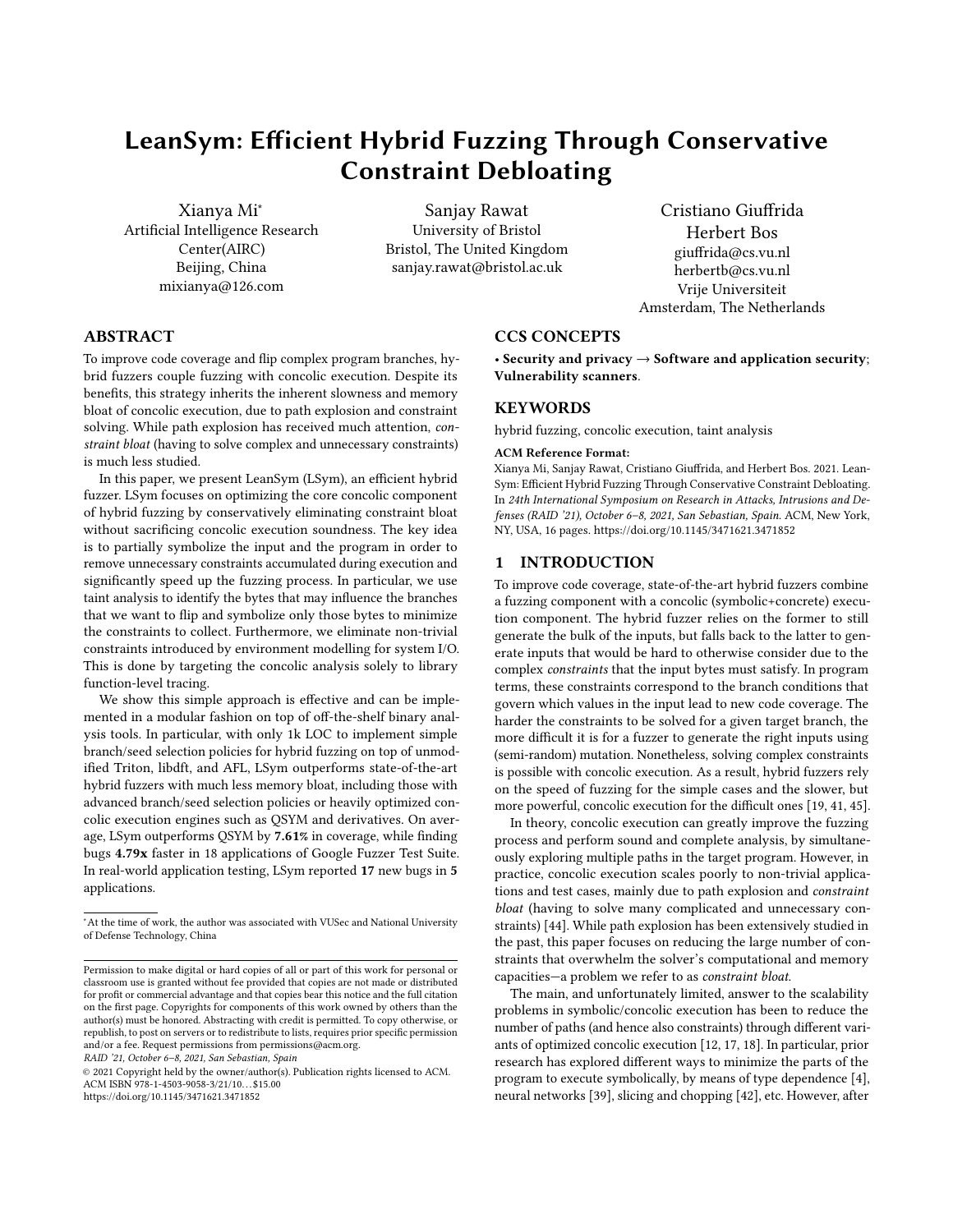Building on this intuition, LSym only symbolizes the input bytes that affect the target branches, pruning many complex and unnecessary constraints while retaining the same context (and soundness) as full symbolization. For this purpose, LSym relies on byte-granular dynamic taint analysis (DTA) to determine which input bytes affect which target branches in the program. With this information, LSym can symbolize only the relevant (or tainting) input bytes for partial and efficient symbolization.

To gather the required taint information, LSym simply runs the program with the given input using DTA. LSym instructs the DTA engine to use the entire (file) input as taint source and all the compare (i.e., cmp) instructions as taint sinks. With byte-granular taint propagation performed by the DTA engine, this strategy allows us to record tainted input byte offsets and operand values for each cmp instruction controlling a branch.

In the next step, LSym selects the target cmp instructions and symbolizes only the input bytes tainting the operands of such instructions. For example, in Listing [1,](#page-1-1) say we want to exclusively target (and flip) the branch at line [23.](#page-1-3) To this end, LSym collects taint information for the corresponding cmp instruction and reports bytes 14 and 15 as the only controlling input bytes.

In the final step, LSym symbolizes the input bytes reported by DTA and collects constraints during concolic execution. Due to taint-assisted partial symbolization, the latter only needs to emulate instructions operating on the relevant symbolic data. When the execution reaches the target branch instruction, we have gathered all the necessary constraints to negate the branch. In the example, the condition is negated as  $B[15] + B[14] - 'g' = 0$ .

At that point, the collected constraints are given to a constraint solver, which calculates the values of the relevant input bytes to guide the execution on the flipped edge of the target branch. In the example, the solver provides the following solution:  $B[14]$  == 0x33 && B[15] == 0x34. LSym uses such solution to *replace* the original input bytes with the provided values and generate a new test case.

Our DTA implementation does not consider implicit (indirect)  $taintflow$  when propagating taint<sup>[2](#page-5-1)</sup>. As noted by Cavallaro et al. [\[7\]](#page-13-21), capturing implicit flows result in taint explosion, thus more false positives, while not considering implicit flows introduces missing taintflows. Due to the later side-effect, the precision of constraints is negatively impacted. For us, this problem results in losing relevant constraints thereby making constraint solving incorrect. We, however, observe that for fuzzing on real-world applications, the effect of implicit flows is not very adverse (see Section [8.3.1](#page-9-0) for empirical results).

# <span id="page-5-0"></span>6 HYBRID FUZZING POLICIES

Building on lean concolic execution for hybrid fuzzing, LSym can afford simple fuzzing policies to implement efficient and practical fuzzing. At the architectural level, we follow the standard approach used by prior hybrid fuzzing solutions such as QSYM. That is, we use AFL [\[46\]](#page-14-3) as the main fuzzing engine with two instances (master and worker) to synchronize with the inputs generated by our concolic execution component. Within this architecture, LSym relies on basic seed selection, branch selection, and branch scheduling policies to isolate the benefits of constraint debloating and improve the comparability of our results.

Seed selection. The seed selection policy dictates how LSym selects test cases from the worker instance of AFL to perform concolic execution—feeding the descendant test cases back to AFL. LSym can flexibly support different seed selection policies. For a fair comparison against QSYM, the closest competing solution, we adopt its same seed selection policies based on four metrics: coverage (seed leading to new coverage), importance (original seed), size (the smaller the seed size, the better), age (the younger the seed, the better). Nonetheless, using more advanced seed selection policies—such as those explored in recent work [\[10,](#page-13-22) [11,](#page-13-23) [47\]](#page-14-5)—to provide orthogonal improvements is possible.

Branch selection. The branch selection policy dictates how LSym selects the branches to flip within each seed considered for concolic execution. LSym can flexibly support different branch selection policies. For example, Burnim and Sen observed that in practice, a simple random branch selection strategy beats more sophisticated strategies, like CFG based or DFS [\[5\]](#page-13-11). However, in our current implementation, similar to QSYM we select all the branches in the execution trace of an input under consideration. Nonetheless, using more advanced branch selection policies is possible and has the potential to amplify the effectiveness of partial input symbolization (the fewer the branches selected, the fewer the constraints handled by concolic execution). We leave the exploration of such large design space to future work.

Branch scheduling. The branch scheduling policy dictates how LSym schedules the selected branches for concolic execution. A naive policy would simply schedule all the target branches for partial input symbolization in a single concolic execution run. However, this policy may trivially re-introduce constraint bloat. In fact, in the worst case, it might lead DTA to conclude we need to symbolize the entire input, falling back to an inefficient full input symbolization baseline. At the other extreme, scheduling one concolic execution run for each branch would introduce unnecessary computational redundancy (and overhead). To minimize constraint bloat and computational overhead, our current LSym prototype clusters the branches controlled (i.e., tainted) by the same input bytes together and schedules each cluster in a single concolic execution run. We found this policy to work well in practice and exploits the full benefit of partial input symbolization.

#### 7 IMPLEMENTATION

We implemented our LSym prototype in 1,126 lines of code (LOC) overall. The concolic execution component is implemented in 641 LOC and based on the Triton [\[38\]](#page-13-8) concolic execution engine. The DTA tool is implemented in 371 LOC and based on the libdft64 [\[3\]](#page-13-9) DTA framework. The remaining 114 LOC are for the fuzzer runner.

Concolic execution. In theory, LSym can be implemented on top of any existing concolic execution engine, such as S2E [\[12\]](#page-13-2), KLEE [\[6\]](#page-13-17), angr [\[40\]](#page-13-16), Triton [\[38\]](#page-13-8), and QSYM [\[45\]](#page-14-0). We originally considered QSYM for comparability purposes, its support for program binaries, and its efficient concolic emulation. However, QSYM's custom-optimized concolic execution engine implements several

<span id="page-5-1"></span> $^{2}$ Implicit flow arises when a variable is assigned within an *if-then-else* statement whose condition involves a sensitive (tainted) variable, e.g.,  $if(y=1)$  then  $x:= 1;$ else  $x:=$  $0$ ; endif. Clearly, the value of  $X$  is dependent on , even though there is no assignment of the latter to the former.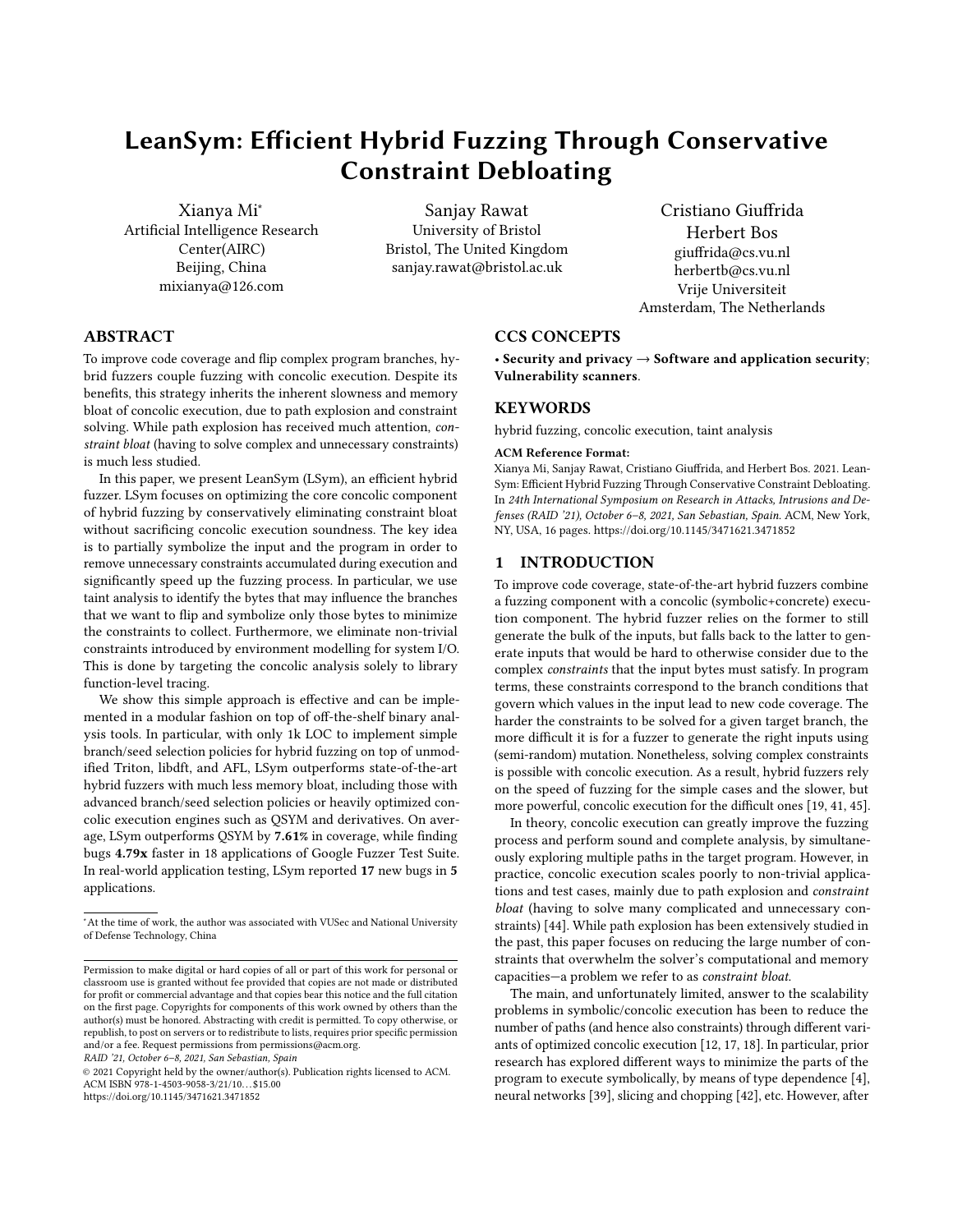tightly coupled optimization techniques, making it difficult to extend, decouple the optimizations, and implement our modular LSym design. As a result, we decided to implement LSym on top of the less efficient but more flexible Triton engine.

Triton [\[38\]](#page-13-8) is a dynamic binary analysis framework that provides a concolic execution engine, AST representations, DTA, and a SMT solver interface. Triton's concolic execution engine is implemented by using Intel PIN [\[30\]](#page-13-20) API which also facilitates the integration of our function-level/syscall-level profiling tools. Our concolic execution component is implemented on top of the Triton API to easily support partial symbolization (i.e., specifying which bytes we want to symbolize) and function-level tracing (i.e., hooking into the target library functions and perform just-in-time symbolization based on our function summaries). In our implementation, we configured LSym with the same optimistic/last-branch-only mode that kicks after the 10 seconds timeout period (similar to QSYM).

Dynamic taint analysis. In theory, we could implement our LSym design on top of Triton's DTA engine. However, Triton only supports single-label DTA, that is we can only check if a sink value is tainted (or not) with no data lineage information. Our design instead requires one label for each input byte to map input offsets to affected (tainted) branches. A way to approximate this design with Triton is to run the program through DTA many times and, at each run, taint a different input byte offset. Since this is inefficient, we instead opted for libdft64 [\[3\]](#page-13-9), an Intel PIN-based DTA framework that supports multiple labels at the byte granularity. Generating the branch instruction taintflow is based on the VUzzer's taintflow implementation [\[37\]](#page-13-24).

#### <span id="page-6-0"></span>8 EVALUATION

We evaluated our LSym prototype on a workstation running Ubuntu-16.04 on Intel(R) Xeon(R) CPU E5-4650 v4 with 64 GB RAM. We used gcov to collect coverage information. Hereafter, with coverage we mean number of lines of source code executed (unless otherwise mentioned). We also use the opt and no-opt tool name suffixes to denote optimistic and non-optimistic configurations of the tools considered (recall that in optimistic mode we solve only the target branch constraints as a fallback strategy upon timeout, rather than giving up on the branch).

Our evaluation focuses on answering the following questions:

- RQ1: Does LSym improve (valid) input generation when compared to full data dependency-based concolic strategies like QSYM's?
- RQ2: Does LSym incur more overhead in terms of memory consumption when compared to full data dependency-based concolic strategies like QSYM's?
- RQ3: Does LSym improve hybrid fuzzing with limited time and computing resources?

#### <span id="page-6-1"></span>8.1 The cost of optimistic solving

In this section, we show that optimistic solving (dropping all the constraints except for the target branch), as is used in QSYM, is an overly aggressive constraint debloating strategy that may lead to generating uninteresting inputs. In particular, we empirically show that optimistic mode: (1) often invalidates the previous constraints, thereby affecting coverage in unpredictable ways; (2) may generate

invalid inputs, thereby taking the program into an error state (i.e., trivial error-handling code). Moreover, we show that such errorhandling code may contribute substantially to the overall reported coverage, but providing improvements that are not reflected in the ability to find more bugs. Previous works (e.g. TFuzz [\[32\]](#page-13-25) and VUzzer [\[37\]](#page-13-24)) have adopted strategies to specifically avoid errorhandling blocks. For empirical findings, we use three real-world applications– libpng-1.2.56, pcre2-10.00 and objdump-2.34.

For libpng-1.2.56, we use a 218-byte size PNG seed input and test with QSYM, Triton, and LSym. We configure each tool to negate all the branches in the seed execution trace and measure the updated coverage.

As shown in Table [3,](#page-6-2) the total coverage of all inputs generated by QSYM is 1,005 and 871 for QSYM-no-opt. This means that optimistic mode accounts for 134 out of a total of 1,005 new inputs. An inspection of the source code reveals that 94 out of the 134 (∼70%) newly covered code lines by optimistic solving actually belong to error-handling code. (The number -94 is calculated by substracting 88 from 182, indicating that 94 more error-handling code is introduced by optimistic mode.) The implication is that, while no-opt mode allows QSYM to never fail in generating inputs, the gain in code-coverage is often accidental in the sense that new input is not the intended one that flipped the target branch, but rather some random branch, leading the execution to error-handling blocks. We dub this as inferior input generation for executing error handling blocks was not intentional as opposed to existing work (e.g. [\[24\]](#page-13-26)) that target error-handling blocks for bugs.

<span id="page-6-2"></span>Table 3: Coverage of libpng-1.2.56 on a 218-byte seed input by QSYM, QSYM-no-opt and LSym.

|             | coverage |                   | error code | difference |
|-------------|----------|-------------------|------------|------------|
| <b>OSYM</b> | 1005     |                   | 182        |            |
| OSYM-no-opt | 871      | $-134$            | 88         | $-94$      |
| LSvm        | 991      | $-14(+109, -123)$ | 95         | $-87$      |

In fact, although the table suggests QSYM has more coverage than LSym (1005 vs. 991), manual code inspection reveals that the additional coverage is mainly due to executing error-handling code. Specifically, we manually analyze the line coverage and determine that QSYM has 14 more coverage in total than LSym and LSym generates 109 lines of coverage which QSYM fails to cover. Meanwhile, QSYM has 123 lines of coverage which LSym fails to cover, however, 87 out of 123 are new error handling code. (The number 87 is calculated by substracting 95 from 182.) This shows that LSym can generate more code coverage other than error-handling code than QSYM, and LSym can solve constraints that QSYM fails to solve correctly within timeout limit (thus falling back to optimistic mode).

We repeated the same experiment with pcre2-10.00 with a 36 byte input and the results are shown in Table [4.](#page-7-0) We observe that QSYM generates 45 more lines of error code than LSym, and 31 of which are caused by negating the branches incorrectly under optimistic mode (compared with the coverage generated by QSYM without optimistic solving, i.e. QSYM-no-opt). We also observe that LSym generates 28 lines of code regarding the target branches, however QSYM fails to achieve them. Instead, QSYM finds 289 extra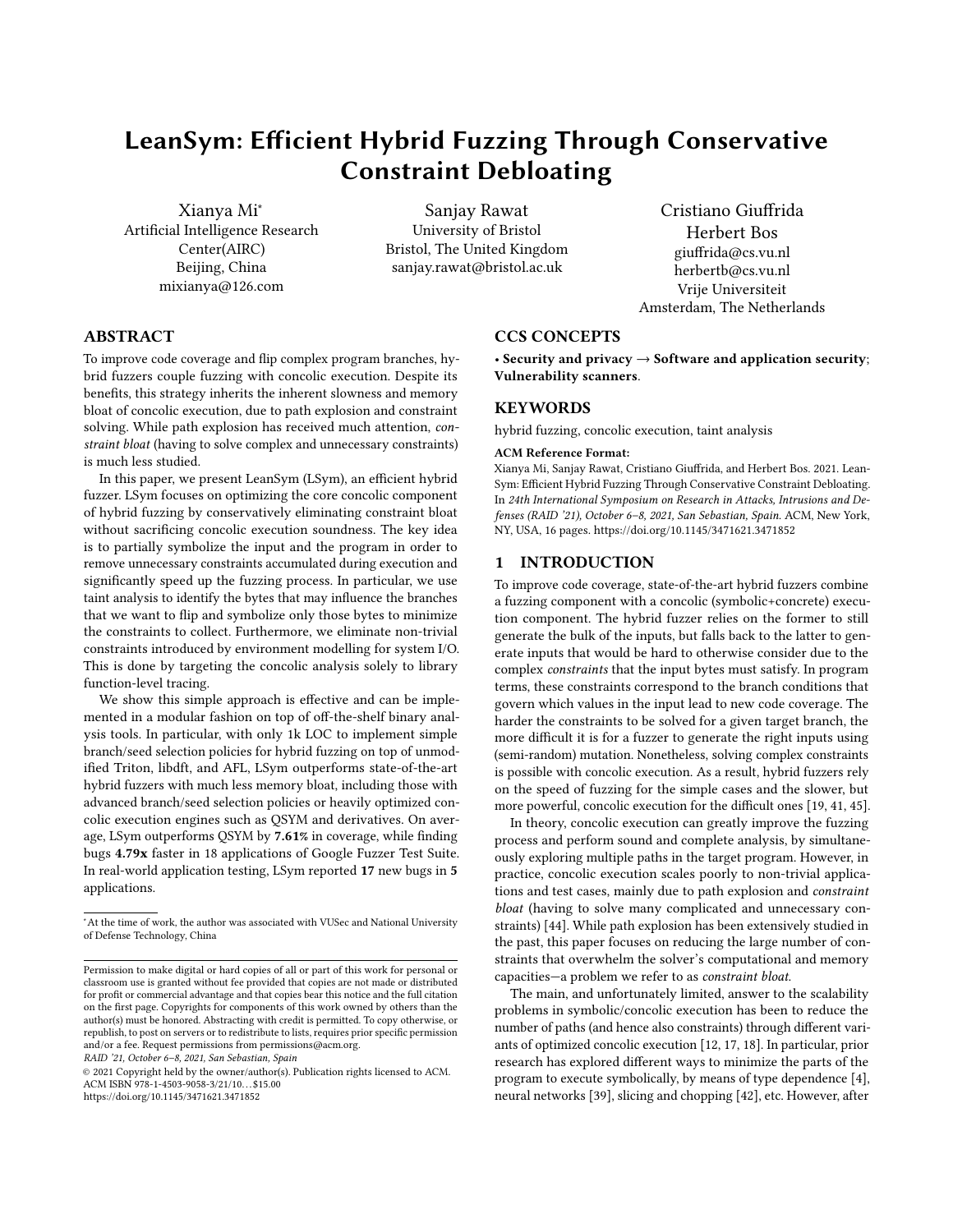lines of code which includes error-handling code and code caused by negating non-target branches (a case of accidental code-coverage).

<span id="page-7-0"></span>Table 4: Coverage of pcre2-10.00 on a 36-byte seed input by QSYM, QSYM-no-opt and LSym.

|             | coverage | difference        | error code | difference |
|-------------|----------|-------------------|------------|------------|
| <b>OSYM</b> | 1320     |                   |            |            |
| OSYM-no-opt | 1209     | $-111$            | 39         | $-31$      |
| LSvm        | 1003     | $-317(+28, -289)$ |            | -45        |

We observed similar findings in the case of objdump-2.34. When we consider the if-else branch in the

bfd\_elf\_string\_from\_elf\_section function (elf.c), the branch is hit 6 times during the execution of the seed. When QSYM attempts to solve the 3 deepest runs of the branch, the solver resorts to optimistic solving. The 3 new inputs generated by optimistic solving never hit the target branch and branch off earlier in bfd\_elf\_setup\_sections (again a case of accidental codecoverage). We also notice that the inputs generated by optimistic solving finally makes the program execution into error handling code, and in result, QSYM shows 17 more line coverage in objdump.c compared with LSym, which turns out to be error handling code. In other words, these extra coverage is not what we originally try to achieve and in result are useless.

Overall, our results answer RQ1, confirming LSym outperforms state-of-the-art solutions in valid input generation and produces higher-quality inputs overall.

#### 8.2 The cost of constraint bloat

In this section, we show that inverse policy, collecting all constraints based on (data) dependency chaining, may severely impact performance on real-world applications. We do so by directly comparing LSym to QSYM, while noting that QSYM's concolic execution engine is much faster [\[33\]](#page-13-27).

8.2.1 The cost of tracking all branches. Solutions such as QSYM try to solve all the branches found during the execution of the target application—including those from dynamic libraries (libc.so.6, linux-vdso.so.1, /lib64/ld-linux-x86-64.so.2, etc.). However, targetting such libraries has little or no positive effect on the coverage on the main application. LSym, on the other hand, is application-aware in the sense that it selects branches only from the main application<sup>[3](#page-7-1)</sup>.

In order to measure the effect on code-coverage and memory usage, we ran a series on exepriments on four applications– libpng-1.2.56, libarchive-2017- 01-04, harfbuzz-1.3.2 and boringssl-2016-01-12. The results are summarised in Table [5.](#page-7-2) In the following, we elaborate our findings on libpng-1.2.56. We run QSYM and LSym on libpng-1.2.56 with a single png seed file of 218 bytes. To cover each branch, QSYM takes 2 hours, 27 minutes and 12 seconds on this single input, while LSym takes only 11 minutes and 14 seconds. We also show the results when we continue running LSym to keep solving other branches from the newly generated inputs for the remaining time, completing 19 rounds

on concolic execution and achieving better coverage than QSYM (Table [5\)](#page-7-2).

 $\mathop{\mathsf{QSYM}}\nolimits$  produces 7031 inputs $^4$  $^4$  and achieves 1005 lines of coverage. In the same time span, LSym generates inputs for the branches in 19 files, achieving 1145 line coverage, despite a much slower concolic execution engine. We also observe that out of 7031 inputs generated by QSYM, 1050 (14.93%) of them are generated in optimistic mode, which means QSYM could not solve the related branches in 10 seconds. In contrast, out of the 844 inputs generated by LSym, only 72 (9.68%) are solved by optimistic mode. These results show that the constraint debloating in LSym enables it to solve more complicated branches than QSYM. Another thing worth mentioning is that QSYM consumes much more memory than LSym, with 5437 megabytes at most in the concolic execution process for one input, while LSym consumes only 300 megabytes in one run, and at most 1005 megabytes for 19 files. We observe similar effects in three other applications, as shown in Table [5.](#page-7-2) In all of the cases, LSym is more efficient in solving constraints than QSYM as is evident from column opt in Table [5](#page-7-2) (LSym does not fall to optimistic mode as often as QSYM).

<span id="page-7-2"></span>Table 5: The result of running libpng-1.2.56, libarchive-2017- 01-04, harfbuzz-1.3.2 and boringssl-2016-01-12 with LSym and QSYM for the same time duration, and also LSym for the same seed input.

| prog       | method      | files | inputs | opt            | time    | mem(mb) | cov(loc) |
|------------|-------------|-------|--------|----------------|---------|---------|----------|
|            | <b>OSYM</b> |       | 7031   | 1050           | 2:27:12 | 5438    | 1005     |
| libpng     | LSym        | 19    | 844    | 72             |         | 1005    | 1145     |
|            | LSym        | 1     | 58     | 7              | 0:11:14 | 300     | 991      |
|            | <b>OSYM</b> | 1     | 5178   | 764            | 0:23:21 | 15597   | 2244     |
| libarchive | LSym        | 54    | 1065   | $\Omega$       |         | 440     | 2318     |
|            | LSym        |       | 431    | $\theta$       | 0:07:03 | 440     | 1719     |
|            | <b>OSYM</b> | 1     | 7819   | 849            | 0:22:12 | 2544    | 2891     |
| harfbuzz   | LSym        | 19    | 1917   | 8              |         | 469     | 3184     |
|            | LSym        | 1     | 745    | $\overline{c}$ | 0:01:43 | 469     | 2880     |
|            | <b>OSYM</b> | 1     | 4737   | 353            | 1:28:33 | 6767    | 1321     |
| boringssl  | LSym        | 18    | 3572   | 235            |         | 1769    | 1345     |
|            | LSym        |       | 1165   | 38             | 0:27:38 | 1769    | 1295     |

8.2.2 The impact of bloat on input size . The practical implications of constraint bloating become even clearer if we relate it to input size. Intuitively, if the data-dependency chain used in QSYM and similar approaches gets bigger this will also affect the performance. As an illustration, we measure the memory overhead and execution time of QSYM, Triton and LSym on four programs from the Google Fuzzer Test Suite that have input intensive computation: guetzli-2017-30, libarchive-2017-01-04, boringssl-2016-01-12 and libpng-1.2.56. As suggested by Klees et al. [\[27\]](#page-13-28), we choose seed inputs of different sizes for this evaluation. However, our choice of maximum size is constrained by the fact that on inputs larger than 1 KB, QSYM could not finish within a three hour time limit. Figure [2](#page-9-1) shows that the time and memory consumption for QSYM, Triton and LSym for growing input sizes diverge quickly and are only comparable for very short inputs. These are not isolated cases and we encountered many issues with input sizes during our experiments. For instance,

<span id="page-7-1"></span><sup>&</sup>lt;sup>3</sup>For fuzzing a library, we statically compile it with the utility by using --disable-shared option.

<span id="page-7-3"></span><sup>&</sup>lt;sup>4</sup>The inputs do not translate to branches, as QSYM frequently produces multiple inputs for a single branch.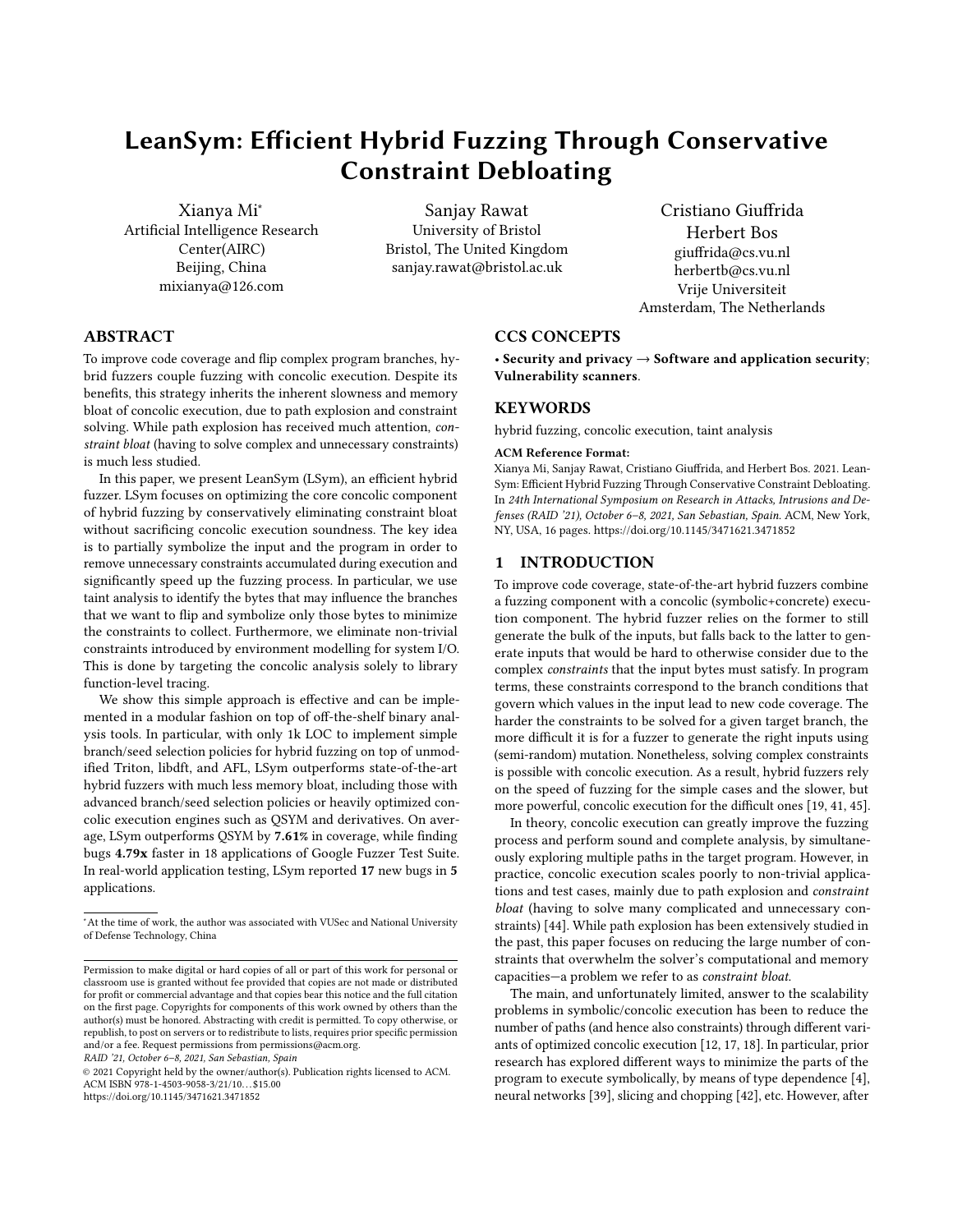<span id="page-8-0"></span>Table 6: The number of UNSAT branches for LSym and QSYM on eight applications. This indicates that how many branches cannot be solved by the solver (Z3) based on the constraints collected by both methods.

| libarchive  | unsat    | solved | percentage |
|-------------|----------|--------|------------|
| LSym        | 7        | 390    | 1,76%      |
| <b>OSYM</b> | 81       | 169    | 32,40%     |
| libxml2     | unsat    | solved | percentage |
| LSym        | 42       | 260    | 13,91%     |
| <b>OSYM</b> | 126      | 214    | 37,06%     |
| pcre2       | unsat    | solved | percentage |
| LSym        | 48       | 664    | 6,74%      |
| <b>OSYM</b> | 894      | 520    | 63,22%     |
| sqlite      | unsat    | solved | percentage |
| LSym        | $\theta$ | 12     | 0,00%      |
| <b>OSYM</b> | 330      | 673    | 32.90%     |
|             |          |        |            |
| boringssl   | unsat    | solved | percentage |
| LSym        | 1064     | 16984  | 5,90%      |
| <b>OSYM</b> | 4325     | 5737   | 42.98%     |
| guetzli     | unsat    | solved | percentage |
| LSym        | 137      | 1800   | 7,07%      |
| <b>OSYM</b> | 2829     | 3734   | 43,11%     |
| harfbuzz    | unsat    | solved | percentage |
| LSym        | 948      | 13343  | 6.63%      |
| <b>OSYM</b> | 5024     | 9207   | 35,30%     |
| libpng      | unsat    | solved | percentage |
| LSym        | 90       | 1305   | 6,45%      |

when we ran libpng-1.2.56, with a png seed file of 1096 bytes, QSYM did not finish in 4.5 hours at which point it had already consumed 20GB of memory. In contrast, LSym finished in 3 hours with at most 3GB overhead. We conclude that with respect to RQ2, LSym incurs much less memory overhead compared to constraintheavy solutions such as QSYM—even if it drops to optimistic mode after the ten seconds time-out.

8.2.3 The efficiency in solving complex branches. One of the main design criteria in QSYM is to tackle the problem of over-constraints which may result in unsatisfiable (UNSAT) constraints in generating new inputs [\[12\]](#page-13-2). LSym's taint based constraint collection also aims to address the problem over-constraints. In order to test the quality of collected constraints by LSym and QSYM, we analyse a set of applications to empirically observe the number of UNSAT branches in both of the approaches. We run these applications on seed inputs to record for how many branches, the solver returns UNSAT, thereby indicating the infeasibility of generating inputs that flip those branches. In case of UNSAT, QSYM falls back to optimistic mode to still generate inputs. We can see in Table [6](#page-8-0) that LSym returns UNSAT branches at most 13.91% of the times, while QSYM returns UNSAT at least 32.40%. which shows that QSYM fails to solve more complex branches more often than LSym, which could be a side effect of over-constraints<sup>[5](#page-8-1)</sup>. This number shows the ability of the concolic execution engine to solve complex constraints if the problem of over-constraints is addressed carefully and LSym is better at minimizing the problem of over-constraints.

To see the effect of these UNSAT behaviour on the input generation, we manually analyse a branch at 0x405af4 in guetzli-2017-3

-30 which is located in source code file

jpeg\_data\_reader.cc:965. The branch is actually a switch command, and the target code lies in lines 1022 and 1023. In the original input, these two lines are not covered. Ideally, concolic execution should flip the branch and cover the lines 1022 and 1023. In QSYM normal mode, trying to flip this branch returned UNSAT by the solver, indicating that constraints were not solvable. As a result, QSYM falls back to optimistic mode, generating 7 optimistic new inputs. For the same branch, LSym generates 7 inputs without the solver returning UNSAT. By analysing the coverage introduced by both methods, we find out that LSym covers lines 1022 and 1023, while QSYM fails to do so in spite of generating inputs with optimistic mode. On further analysis, we found that while solving the branch 0x405af4 in optimistic mode, QSYM accidentally negate a previous branch on line 230. In the original input and also inputs generated by LSym, branch at line 130 is not taken and lines 231-235 (guarded code by the line 130) are not covered, however, inputs generated by QSYM flip branch at line 130 and cover lines 231-235. This further confirms our finding of section [8.1](#page-6-1) that inputs generated by QSYM's optimistic mode may not always flip the target branch.

#### <span id="page-8-2"></span>8.3 Concolic execution evaluation

In this section, we compare LSym's concolic execution approach to that of its Triton baseline. In particular, we are interested in measuring the improvements on concolic exection time and coverage due to function-level tracing and taint-assisted partial symbolization.

For this purpose, we select two random input files with different sizes across four applications (3 representative applications from the Google Fuzzer test suite and the popular objdump used in much prior work in the area). Table [7](#page-9-2) presents our results, also breaking down the improvements by the individual components (function for function-level tracing and taint for taint-assisted partial symbolization). On average, function-level tracing alone can reduce concolic execution time by 9.39% while taint-assisted symbolization alone yields a 30.65% reduction. Overall, LSym improves Triton's conolic execution time by 37.54% on average. On top of these improvements, LSym also improves Triton's concolic execution coverage by 3.96%, which stems from the fewer instances the less effective optimistic mode is needed by the underlying engine.

As shown in Table [7,](#page-9-2) the improvements vary across applications and input sizes and so do the speedups offered by function-level tracing and taint-assisted partial symbolization. For applications with a larger number file processing operations, function-level tracing has a more noticeable impact. For applications with many nested branches, partial symbolization is a more important contributor to the improvements.

A more detailed LSym vs. Triton comparison on emulation time, constraint solving time, and memory consumption is presented in Table ?? in the appendix. Summarizing here, across all test cases, we observe a considerable reduction in emulation and constraint solving time (26.23% and 29.41% on average). LSym also reduced memory consumption by 20.62% on average. All these improvements, while already interesting, become much more significant when LSym is used as an end-to-end hybrid fuzzer rather than a standalone concolic execution engine. In Section [8.3,](#page-8-2) we show

<span id="page-8-1"></span> $5$  The percentage is calculated unsat  $*100$  / (unsat + solved ).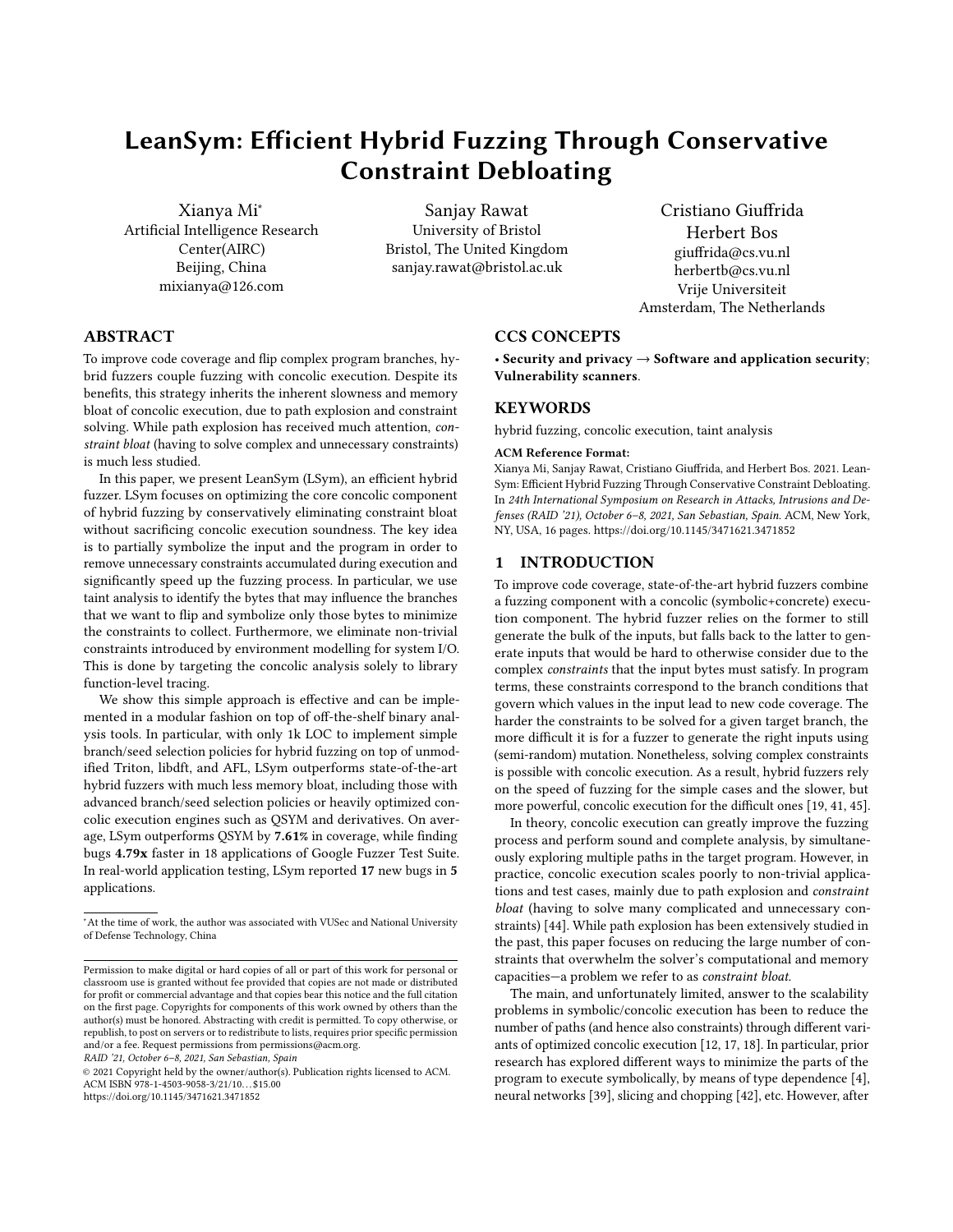#### <span id="page-9-1"></span>RAID '21, October 6–8, 2021, San Sebastian, Spain Xianya Mi, Sanjay Rawat, Cristiano Giuffrida, and Herbert Bos



(a) Time consumption in hours on guetzli-2017- (b) Memory consumption in MB on guetzli-(c) Time consumption in hours on libarchive-30 for growing input size (in bytes) 2017-30 for growing input size (in bytes) 2017-01-04 for growing input size (in bytes)



(d) Memory consumption in MB on libarchive-(e) Time consumption in hours on boringssl-(f) Memory consumption in MB on boringssl-2017-01-04 for growing input size (in bytes) 2016-01-12 for growing input size (in bytes) 2016-01-12 for growing input size (in bytes)



for growing input size (in bytes) 1.2.56 for growing input size (in bytes)

Figure 2: Time and memory cost for QSYM, Triton and LSym

how our single-input improvements in concolic execution time and coverage in particular are crucial to improve the effectiveness of hybrid fuzzing.

<span id="page-9-0"></span>8.3.1 Effect of not tainting implicit flows. We measure the effect of not considering implicit flows by following a simple strategy. We collect the constraints for a target branch and generate the corresponding input. If we are able to flip the branch, then we consider it a case where lack of implicit has not affected the result. In our experiment, we run libxml2-v2.9.2 and try to negate every branch of the binary with a xml seed file. Then we analyse the line coverage of source code to see if each branch is negated successfully. The results show that out of 62 branches in the binary, 45 are negated successfully, while 17 fail. The ratio of successfully negated branches is 72.6%. We consider this result good enough for the fuzzing application, in spite of loosing few constraints. The results presented in the previous section [8.1](#page-6-1) on other applications also manifest the similar trends. For example, in the case of objdump, LSym reached and flipped branches showing that the lack of implicit taintflow does not affect the accuracy substantially. In the next subsection, we will show the results of hybrid fuzzing evaluation.

#### 8.4 Hybrid fuzzing evaluation

So far we have evaluated the performance of LSym with respect to specific dimensions individually, this section evaluates LSym as <span id="page-9-2"></span>Table 7: Improvement on concolic execution time and coverage for LSym vs. its Triton baseline. function=function-level tracing only. taint=taint-assisted partial symbolization only. LSym =both taint and function combined.

| application          |         |          | Triton  | function | taint     | LSym      |
|----------------------|---------|----------|---------|----------|-----------|-----------|
|                      |         | time     | 0:24:19 | 0:25:17  | 0:21:06   | 0:17:05   |
| boringssl-2016-02-12 | input 1 | coverage | 1090    | 1087     | 1090      | 1090      |
|                      | input 2 | time     | 0:30:32 | 0:30:19  | 0:20:49   | 0:13:51   |
|                      |         | coverage | 1131    | 1146     | 1156      | 1151      |
|                      | input 1 | time     | 0:01:42 | 0:01:21  | 0:01:16   | 0:01:22   |
| guetzli-2017-3-30    |         | coverage | 91      | 91       | 108       | 108       |
|                      | input 2 | time     | 0:20:37 | 0:18:48  | 0:09:33   | 0:07:55   |
|                      |         | coverage | 99      | 99       | 99        | 99        |
|                      |         | time     | 1:08:27 | 0:58:08  | 0:52:48   | 0:52:17   |
| objdump-2.34         | input 1 | coverage | 1499    | 1499     | 1498      | 1499      |
|                      | input 2 | time     | 1:03:18 | 0:52:01  | 0:50:23   | 0:49:38   |
|                      |         | coverage | 784     | 784      | 784       | 784       |
|                      | input 1 | time     | 0:15:56 | 0:15:15  | 0:14:25   | 0:13:51   |
| libpng-1.2.56        |         | coverage | 987     | 987      | 1087      | 1087      |
|                      | input 2 | time     | 0:14:22 | 0:12:40  | 0:04:27   | 0:04:04   |
|                      |         | coverage | 1164    | 1164     | 1177      | 1177      |
| average improvement  |         | time     |         | $-9.39%$ | $-30.65%$ | $-37,54%$ |
|                      |         | coverage |         | $+0,12%$ | $+4,01%$  | $+3,96%$  |

a hybrid fuzzer in terms of code-coverage and bug detection. We use two different datasets for our evaluation: the Google Fuzzer Test Suite (GFTS) [\[2\]](#page-13-10) and five real-world applications. We use the real-world applications to show that LSym is practical and finds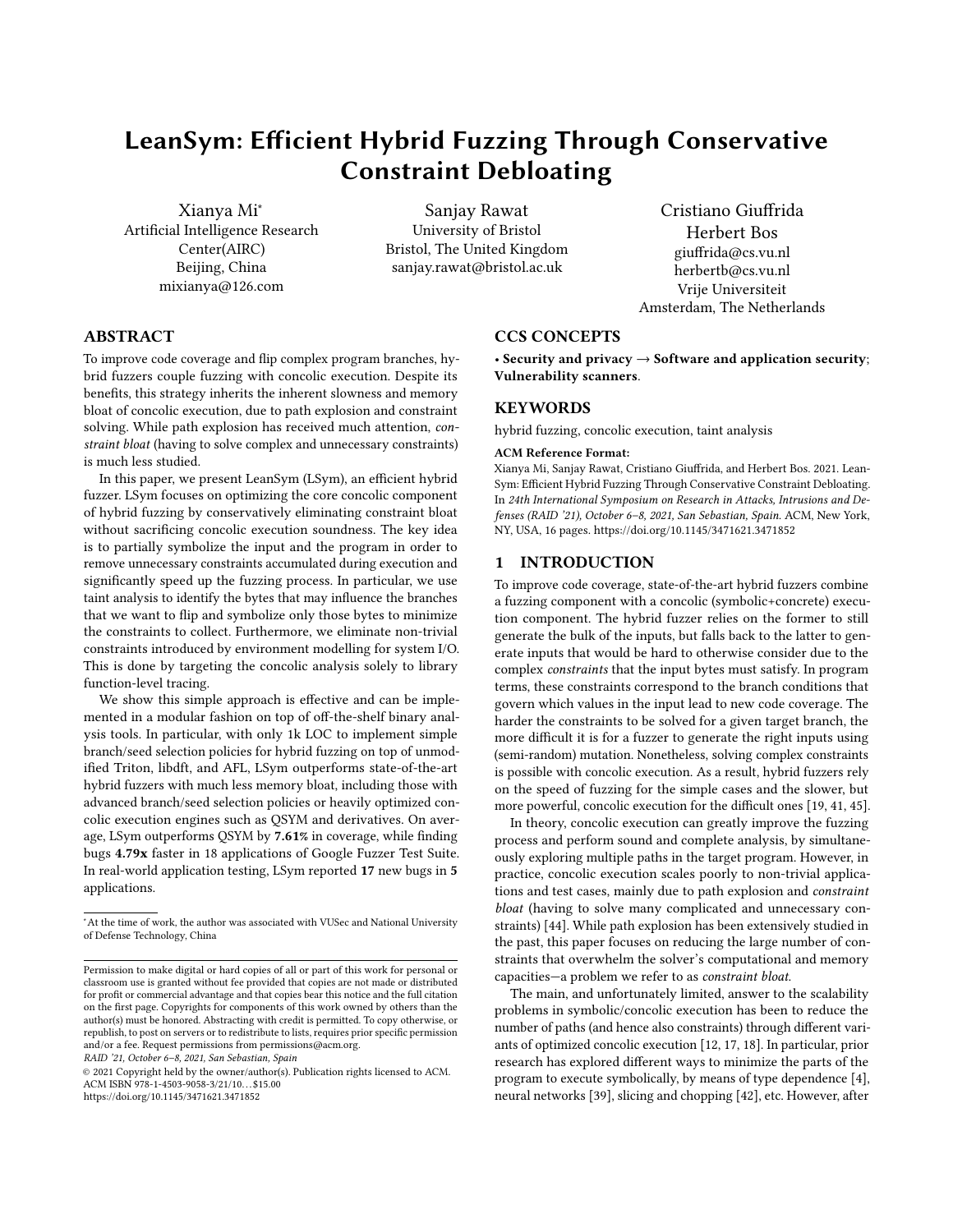new bugs in real software.In all our experiments, we fuzz each application for 24-hours.

8.4.1 Experimental Results on Google Fuzzer Test Suite. The Google Fuzzer Test Suite contains a set of 24 applications with different functionality and complexity, and a clear description of their (known) vulnerabilities. Though the test suite has 24 applications, due to issues with Triton and libdft, we could only run LSym successfully on 18 of them. Table [8](#page-10-0) shows the six applications that failed to run with a explanation for the failure. In our comparison, we include both QSYM and the widely used AFL [\[46\]](#page-14-3) fuzzer. Recall that in our implementation, LSym uses AFL as the main (front-end) fuzzer and Triton as the backend concolic engine).

#### <span id="page-10-0"></span>Table 8: Applications in Google Fuzzer Test Suite that fail to run by LSym.

| applications          | reason for failure                    |
|-----------------------|---------------------------------------|
| freetype2-2017        |                                       |
| lcms-2017-03-21       |                                       |
| libssh-2017-1272      | libdft64 fails to trace tainted bytes |
| openthread-2018-02-27 |                                       |
| openssl-1.1.0c        | Triton fails to disassemble the code  |
| wpantund-2018-02-27   |                                       |

We run a 24-hour test on each application with four methods (AFL, Triton, QSYM and LSym) for six times and compare the results on the geometric (geo) means over these runs. Table [9](#page-11-0) shows the overall results of our fuzzing evaluation. Note that none of the fuzzers found any crash in the bottom 7 applications in the table. For all the 11 applications where we did find crashes, LSym found the target (known) vulnerability in each application much faster than QSYM. Besides, LSym found the target vulnerability in two applications (harfbuzz-1.3.2 and sqlite-2016-11-14) where AFL, QSYM and Triton fail to find any crash. However, while the coverage of LSym better on average, it is not always better than QSYM. For example, for applications like libxml2-v2.9.2, libarchive-2017-01-04, and libpng-1.2.56, the average coverage of LSym is not as good as QSYM. There are two reasons, as we have shown in the previous sections. First, QSYM generates more coverage in other (unrelated) libraries, because it analyzes all branches in the application. Second, QSYM and Triton more frequently perturb previous constraints in optimistic code and in doing so may lead to execution elswhere (often error handling code).

In general, for the 18 applications, the increase in percentage of coverage and time speed-up rate for LSym is shown in Table [9](#page-11-0) and Table [10.](#page-12-0) On average, LSym achieves 7.13% more coverage and hits the target vulnerability <sup>2</sup>.81<sup>×</sup> faster than AFL; 7.61% more coverage and hits the target vulnerability <sup>4</sup>.79<sup>×</sup> faster than QSYM; 10.87% more coverage and hits the target vulnerability <sup>2</sup>.67<sup>×</sup> faster than QSYM. Finally, it finds vulnerabilities in two applications where AFL, QSYM and Triton failed to find anything in 24 hours.

8.4.2 Finding new bugs in real-world applications. In addition to Google FTS, as a case study for bug finding, we run QSYM and LSym on the latest available versions of 5 real-world applications, each for 24 hours. Table [11](#page-12-1) presents our results. As shown in Table [11,](#page-12-1) we found 17 new bugs across applications. For crash traging, we used crashwalk [\[1\]](#page-13-29), useful to group crashes into clusters and simplify further manual analysis. We then used AddressSanitizer to run each crashing input and manually inspected the root cause. We reported all the new bugs to the developers with detailed information. Four bugs have already been fixed at the time of writing. As shown in Table [11,](#page-12-1) QSYM fails to find 9 of the new bugs found by LSym. We also notice that LSym finds the new bug much more faster than QSYM in most cases.

# 9 RELATED WORK

In this section, we survey the most relevant related work on concolic execution and hybrid fuzzing.

# 9.1 Concolic Execution

A number of solutions have previously suggested strategies to make symbolic or concolic execution more efficient. The chaining approach [\[16\]](#page-13-12) has pioneered work on using data-flow information to accelerate concolic execution, using data dependency analysis to accelerate testing. SAGE [\[18\]](#page-13-4) combines symbolic execution with coverage-maximizing heuristics to mitigate its scalability problems and find bugs quickly. STINGER [\[4\]](#page-13-5) uses static typedependency analysis to symbolically execute only the parts of the program that may interact with symbolic values. Triton [\[38\]](#page-13-8) is an instrumentation-based dynamic binary analysis tool which implements concolic execution and optimizes the collected constraints. Triton supports emulation for all the Linux x86/x64 system calls, thus environment-related constraints can be introduced by tracing system calls and symbolizing the corresponding memory locations. Similar to QSYM [\[45\]](#page-14-0), Triton also supports non-sound constraint debloating policies by only focusing on the constraints of a target branch. Chopper [\[42\]](#page-14-2) is a source-based solution which allows users to exclude uninteresting parts of the code during symbolic execution, using static analysis to detect and resolve side effects. Other solutions focus on optimizing constraint solving itself. For instance, NEUEX [\[39\]](#page-13-6) uses neural networks to check satisfiability of mixed constraints and solve them efficiently. Compared to all these solutions, LSym focuses on optimizing off-the-shelf concolic execution tools by means of conservative constraint debloating, which is a simple and effective way to improve the scalability of concolic execution without much compromising its soundness. Very recently Poeplau et al. proposed SymCC [\[34\]](#page-13-30) and SymQEMU [\[35\]](#page-13-31)– compilation-based symbolic execution technique for source and binary solutions respectively. We believe that the technique presented in LSym can further enhance symbolic execution performance by combining above mentioned techniques with taintflow analyses (e.g. LLVM DSan pass with SymCC and TaintBochs [\[13\]](#page-13-32)/PANDA [\[15\]](#page-13-33) with SymQemu).

#### 9.2 Hybrid Fuzzing

Combining concolic execution with fuzzing in a hybrid fuzzing system has recently been gaining momentum in the research community. Driller [\[41\]](#page-13-1) suggests triggering concolic execution only when fuzzing gets "stuck" to reduce the scalability impact. Other approaches suggest more sophisticated seed/branch selection policies. For instance, DigFuzz [\[47\]](#page-14-5) proposes a Probabilistic Path Prioritization method which defines the complexity of each branch and only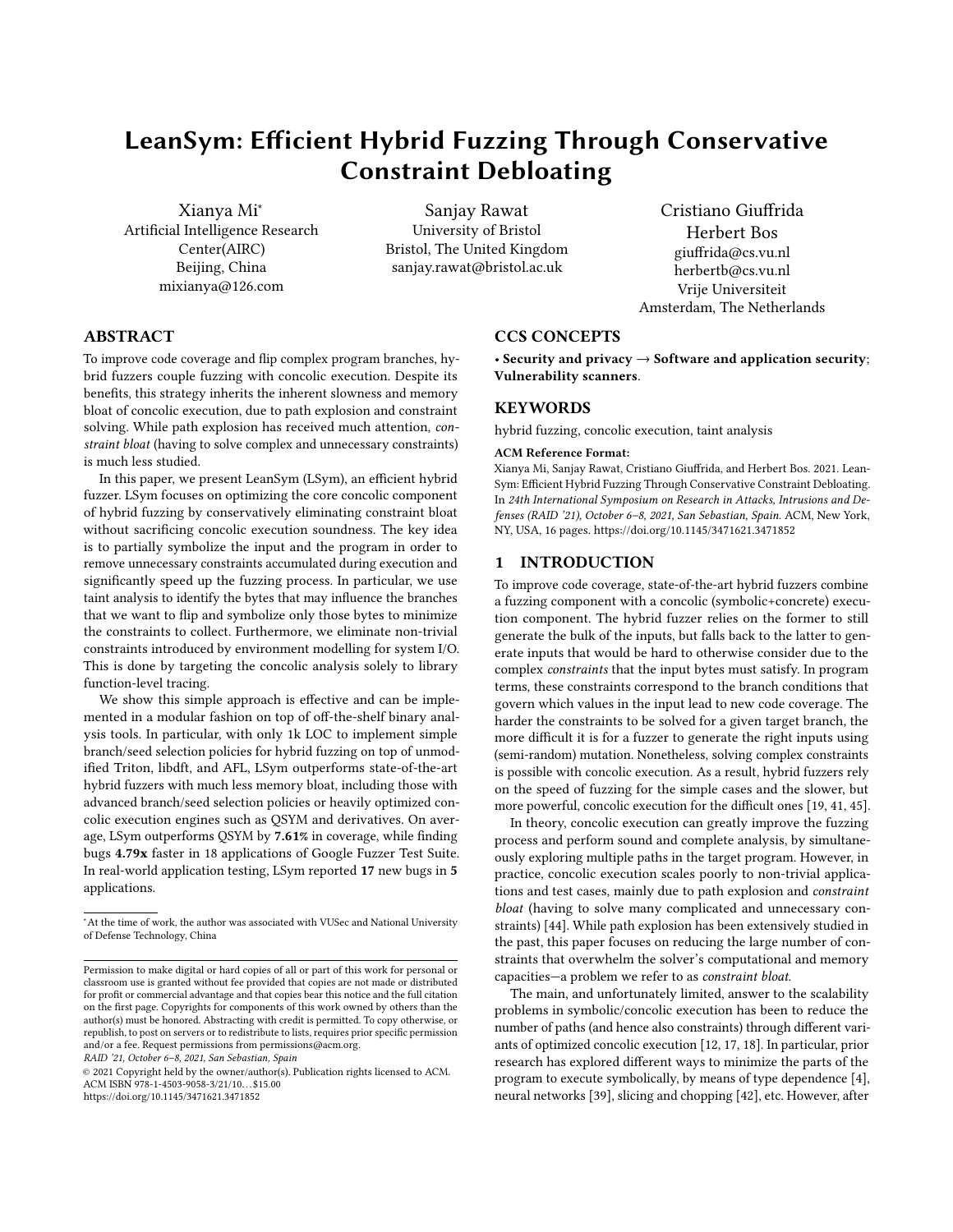<span id="page-11-0"></span>Table 9: Fuzzing result on Google Fuzzer Test Suite with AFL, Triton, QSYM, and LSym. Due to space paucity, we divided the table into two and Table [10](#page-12-0) shows results for the remaining applications. *geomean* column shows means that spans over coverage column of Table [10.](#page-12-0)

| applications              | method                   | code line coverage | time to find target bug | improvement on coverage | improvement (in times) on finding bugs |
|---------------------------|--------------------------|--------------------|-------------------------|-------------------------|----------------------------------------|
|                           | <b>AFL</b>               | 40.65              | 00:22:46                | 4.85%                   | 3.52                                   |
|                           | <b>QSYM</b>              | 39.83              | 00:24:52                | 7.00%                   | 3.85                                   |
| c-ares-CVE-2016-5180      | <b>Triton</b>            | 40.48              | 00:25:52                | 5.29%                   | 4.00                                   |
|                           | <b>LSYM</b>              | 42.62              | 00:06:28                |                         |                                        |
|                           | <b>AFL</b>               | 3950.16            | 04:27:02                | 16.74%                  | 7.06                                   |
|                           | <b>QSYM</b>              | 3721.57            | 06:00:08                | 23.91%                  | 9.51                                   |
| guetzli-2017-3-30         | <b>Triton</b>            | 3605.52            | 01:53:47                | 27.89%                  | 3.01                                   |
|                           | <b>LSYM</b>              | 4611.22            | 00:37:51                |                         |                                        |
|                           | <b>AFL</b>               | 3473.19            | 00:01:08                | 1.03%                   | 1.84                                   |
|                           | <b>QSYM</b>              | 3392.09            | 00:04:16                | 3.44%                   | 6.92                                   |
| json-2017-02-12           | <b>Triton</b>            | 3463.99            | 00:01:12                | 1.29%                   | 1.95                                   |
|                           | <b>LSYM</b>              | 3508.83            | 00:00:37                |                         |                                        |
|                           | <b>AFL</b>               | 6046.78            | 13:07:29                | 4.33%                   | 5.19                                   |
| libxml2-v2.9.2            | <b>QSYM</b>              | 6970.87            | 09:19:53                | $-9.50%$                | 3.69                                   |
|                           | <b>Triton</b>            | 5910.36            | 04:33:38                | 6.73%                   | 1.80                                   |
|                           | <b>LSYM</b>              | 6308.41            | 02:31:38                |                         |                                        |
|                           | <b>AFL</b>               | 11527.11           | 00:14:30                | 1.21%                   | 1.07                                   |
| llvm-libcxxabi-2017-01-27 | <b>QSYM</b>              | 10970.74           | 00:21:02                | 6.34%                   | 1.56                                   |
|                           | <b>Triton</b>            | 11066.52           | 00:23:07                | 5.42%                   | 1.71                                   |
|                           | <b>LSYM</b>              | 11666.78           | 00:13:30                |                         |                                        |
|                           | <b>AFL</b>               | 3380.02            | 00:37:17                | 0.64%                   | 4.34                                   |
| openssl-1.0.2d            | <b>QSYM</b>              | 3351.56            | 00:29:16                | 1.49%                   | 3.41                                   |
|                           | <b>Triton</b>            | 3354.88            | 00:43:07                | 1.39%                   | 5.02                                   |
|                           | <b>LSYM</b>              | 3401.59            | 00:08:35                |                         |                                        |
|                           | <b>AFL</b>               | 23737.37           | 00:58:29                | 11.01%                  | 1.34                                   |
| pcre2-10.00               | <b>QSYM</b>              | 25448.9            | 01:21:47                | 3.54%                   | 1.87                                   |
|                           | <b>Triton</b>            | 24879.05           | 01:03:36                | 5.91%                   | 1.45                                   |
|                           | <b>LSYM</b>              | 26350.23           | 00:43:45                |                         |                                        |
|                           | <b>AFL</b>               | 5414.22            | 01:30:51                | 3.32%                   | 4.41                                   |
| re2-2014-12-09            | <b>QSYM</b>              | 5394.16            | 10:17:47                | 3.70%                   | 29.97                                  |
|                           | <b>Triton</b>            | 5476.92            | 01:24:59                | 2.13%                   | 4.12                                   |
|                           | <b>LSYM</b>              | 5593.75            | 00:20:37                |                         |                                        |
|                           | <b>AFL</b>               | 3145.95            | 11:19:53                | 2.53%                   | 1.67                                   |
| vorbis-2017-12-11         | <b>QSYM</b>              | 3130.53            | 22:03:54                | 3.03%                   | 3.26                                   |
|                           | <b>Triton</b>            | 3040.56            | 21:20:50                | 6.08%                   | 3.15                                   |
|                           | <b>LSYM</b>              | 3225.49            | 06:46:06                |                         |                                        |
|                           | <b>AFL</b>               | 12235.46           |                         | 8.63%                   | new                                    |
| harfbuzz-1.3.2            | <b>QSYM</b>              | 12217.58           |                         | 8.79%                   | new                                    |
|                           | <b>Triton</b>            | 12535.6            |                         | 6.03%                   | new                                    |
|                           | <b>LSYM</b>              | 13291.75           | 16:06:20                |                         |                                        |
|                           | <b>AFL</b>               | 8485.51            |                         | 19.03%                  | new                                    |
| sqlite-2016-11-14         | $\overline{\text{QSYM}}$ | 7393.5             |                         | 36.61%                  | new                                    |
|                           | <b>Triton</b>            | 5519.13            |                         | 83.01%                  | new                                    |
|                           | <b>LSYM</b>              | 10100.32           | 23:25:35                |                         |                                        |
|                           | <b>AFL</b>               |                    |                         | 7.13%                   | 2.81                                   |
| geomean                   | <b>QSYM</b>              |                    |                         | 7.61%                   | 4.79                                   |
|                           | <b>Triton</b>            |                    |                         | 10.87%                  | 2.67                                   |

uses concolic execution on these hardest-to-solve branches. Similarly, LEGION [\[29\]](#page-13-34) applies Monte Carlo tree search algorithm to identify the most promising location to explore next and applies a form of directed fuzzing to reach there. In doing so, it applies symbolic execution to flip rare branch that is guarded by hard constraints. LSym can benefit from LEGIONn's branch selection policy to decide which node to target next for branch flipping. MEUZZ [\[10\]](#page-13-22) and SAVIOR [\[11\]](#page-13-23) suggest more sophisticated polices based on coverageor bug-oriented predictions (respectively). Pangolin [\[22\]](#page-13-35) proposes a incremental method called "polyhedral path abstraction", in order to reuse precious computation results. SDHF [\[28\]](#page-13-36) suggests using hybrid fuzzing in a directed fuzzing scenario, by identifying the

sequence of statements before the target. HFL [\[26\]](#page-13-37) addresses kernelspecific hybrid fuzzing challenges. A very different and interesting hybrid fuzzing approach is implemented in TFuzz [\[32\]](#page-13-25) wherein the program is transformed by disabling input checks in the program so that input generation is fast. Further, to reduce the false positives, symbolic execution is used to verify the validity of the detected bug. As symbolic execution is expensive, TFuzz applies it on selected inputs thereby reducing the overhead on such a heavy technique. However, as also noted in DigFuzz [\[47\]](#page-14-5), main contribution of most of the hybrid-fuzzing solutions focuses on the deriving intelligent ways of optimizing the invocation of concolic execution due to its known performance overhead. LSym, on the other hand, focuses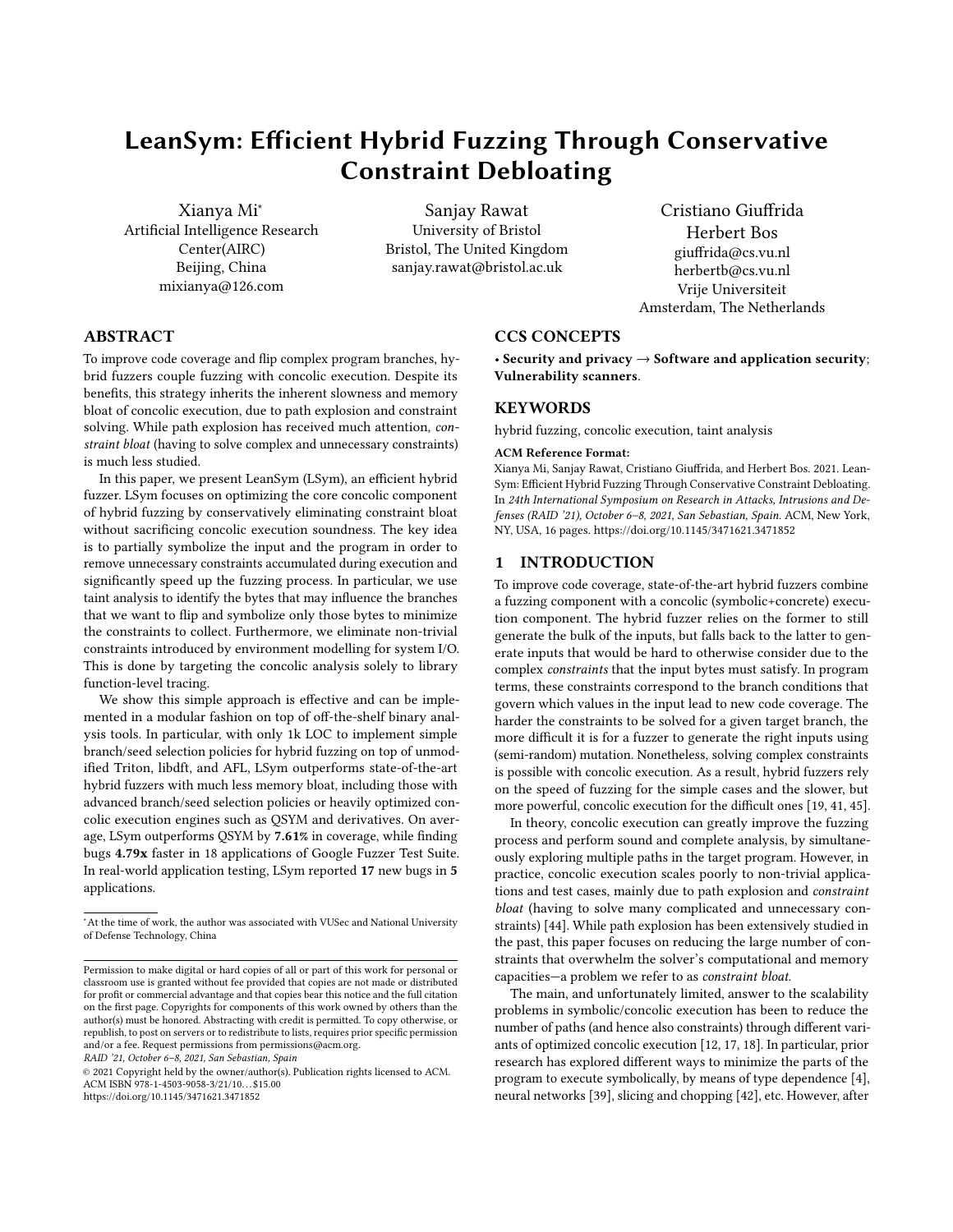#### <span id="page-12-0"></span>Table 10: (Table [9](#page-11-0) conti..) Fuzzing result continues on Google Fuzzer Test Suite with AFL, Triton, QSYM, and LSym. where none of the fuzzers found any bug.

| applications          | method        | code line coverage | time to find target bug | improvement on coverage | improvement (in times) on finding bugs |
|-----------------------|---------------|--------------------|-------------------------|-------------------------|----------------------------------------|
|                       | <b>AFL</b>    | 1488.95            |                         | 3.19%                   |                                        |
| boringssl-2016-01-12  | <b>QSYM</b>   | 1443.25            |                         | 6.46%                   |                                        |
|                       | <b>Triton</b> | 1388.49            |                         | 10.66%                  |                                        |
|                       | <b>LSYM</b>   | 1536.5             |                         |                         |                                        |
|                       | <b>AFL</b>    | 5361.98            |                         | 8.70%                   |                                        |
| libarchive-2017-01-04 | <b>QSYM</b>   | 6580.91            |                         | $-11.43%$               |                                        |
|                       | <b>Triton</b> | 5195.87            |                         | 12.18%                  |                                        |
|                       | <b>LSYM</b>   | 5828.69            |                         |                         |                                        |
|                       | <b>AFL</b>    | 3910.65            |                         | 8.01%                   |                                        |
| libjpeg-turbo-07-2017 | <b>QSYM</b>   | 3803.15            |                         | 11.06%                  |                                        |
|                       | <b>Triton</b> | 3002.17            |                         | 40.69%                  |                                        |
|                       | <b>LSYM</b>   | 4223.78            |                         |                         |                                        |
|                       | <b>AFL</b>    | 1324.64            |                         | 2.96%                   |                                        |
| libpng-1.2.56         | <b>QSYM</b>   | 1477.36            |                         | $-7.69%$                |                                        |
|                       | <b>Triton</b> | 1333.01            |                         | 2.31%                   |                                        |
|                       | <b>LSYM</b>   | 1363.79            |                         |                         |                                        |
|                       | <b>AFL</b>    | 631.94             |                         | 10.54%                  |                                        |
| openssl-1.0.1f        | <b>QSYM</b>   | 660.21             |                         | 5.81%                   |                                        |
|                       | <b>Triton</b> | 540.96             |                         | 29.13%                  |                                        |
|                       | <b>LSYM</b>   | 698.56             |                         |                         |                                        |
|                       | <b>AFL</b>    | 1281.31            |                         | 5.25%                   |                                        |
| proj4-2017-08-14      | <b>QSYM</b>   | 1325.5             |                         | 1.74%                   |                                        |
|                       | <b>Triton</b> | 1263.51            |                         | 6.73%                   |                                        |
|                       | <b>LSYM</b>   | 1348.59            |                         |                         |                                        |
|                       | <b>AFL</b>    | 14.56              |                         | 14671.43%               |                                        |
| woff2-2016-05-06      | <b>QSYM</b>   | 779.9              |                         | 175.77%                 |                                        |
|                       | <b>Triton</b> | 42.04              |                         | 5015.89%                |                                        |
|                       | <b>LSYM</b>   | 2150.72            |                         |                         |                                        |

#### Table 11: New bugs found by LSym vs. QSYM. WA=write access, RA= read acces,LL=llvm-libcxxabi-ce3db12

<span id="page-12-1"></span>

|                |                  |                   | status          |       |          | LSym  |                    |       |          | <b>OSYM</b> |                    |
|----------------|------------------|-------------------|-----------------|-------|----------|-------|--------------------|-------|----------|-------------|--------------------|
|                |                  | bug type          |                 | found | coverage | crash | new bug found time | found | coverage | crash       | new bug found time |
|                | $size-2.34$      | null point dref   | rep & fix       | yes   | 4666     | 20    | 0:05:41            | yes   | 5088     | 18          | 0:06:43            |
| 2              |                  | heap overflow     | rep & fix       | yes   |          |       |                    | no    |          |             |                    |
| 3              |                  | WA violation      | rep & fix       | yes   |          |       |                    | yes   |          |             |                    |
| $\overline{4}$ | bento4-06c39d9   | null point dref   | rep $&$ fix     | ves   | 8877     | 1055  | 0:00:05            | no    | 9886     | 251         | 0:19:21            |
| 5              |                  | null point dref   | reported        | yes   |          |       |                    | yes   |          |             |                    |
| 6              |                  | heap overflow     | reported        | yes   |          |       |                    | no    |          |             |                    |
| 7              |                  | heap UaF          | reported        | yes   |          |       |                    | yes   |          |             |                    |
| 8              | vasm-c9db6d7     | RA violation      | reported        | yes   | 17258    | 964   | 0:21:42            | yes   | 16525    | 188         | 0:09:35            |
| $\overline{9}$ |                  | RA violation      | reported        | yes   |          |       |                    | no    |          |             |                    |
| 10             |                  | stack overflow    | reported        | yes   |          |       |                    | no    |          |             |                    |
| 11             |                  | heap overflow     | reported        | yes   |          |       |                    | no    |          |             |                    |
| 12             |                  | illegal inst.     | reported        | yes   |          |       |                    | yes   |          |             |                    |
| 13             | binaryen-0c58de1 | assert fail.      | reported        | ves   | 3619     | 610   | 0:00:05            | no    | 7730     | 529         | 0:00:05            |
| 14             |                  | WA violation      | reported        | yes   |          |       |                    | no    |          |             |                    |
| 15             |                  | assert fail(16x)  | reported<br>yes |       |          |       |                    | yes   |          |             |                    |
| 16             | LL               | assertion failure | reported        | yes   | 7147     | 147   | 0:12:29            | yes   | 7438     | 71          | 0:52:02            |
| 17             |                  | stack overflow    | reported        | ves   |          |       |                    | no    |          |             |                    |

on improving the performance of concolic execution to improve the hybrid fuzzing. From this perspective, LSym can use several of these techniques to further improve the overall performance and vice-a-versa. From this perspective, the closest to our technique is QSYM [\[45\]](#page-14-0), which we have discussed and compared thoroughly in this paper.

Other fuzzers have previously used dynamic taint analysis to find bugs more quickly. However, unlike LSym, existing taint-assisted fuzzers all rely on dynamic taint analysis to improve input mutation. For instance, VUzzer [\[37\]](#page-13-24) uses taint analysis to identify which bytes

can influence the target branch and only mutates those bytes. Angora [\[9\]](#page-13-38) and derivatives (e.g., ParmeSan [\[31\]](#page-13-39)) use a similar strategy but uses gradient descent-based mutation rather than random or magic number-based mutation like VUzzer. TIFF [\[23\]](#page-13-40) implements bug-directed mutation by inferring the type of the input bytes using dynamic taint analysis.

#### 10 CONCLUSION

In this paper, we presented LeanSym (LSym), an efficient hybrid fuzzer based on constraint debloating. Rather than custom-optimizing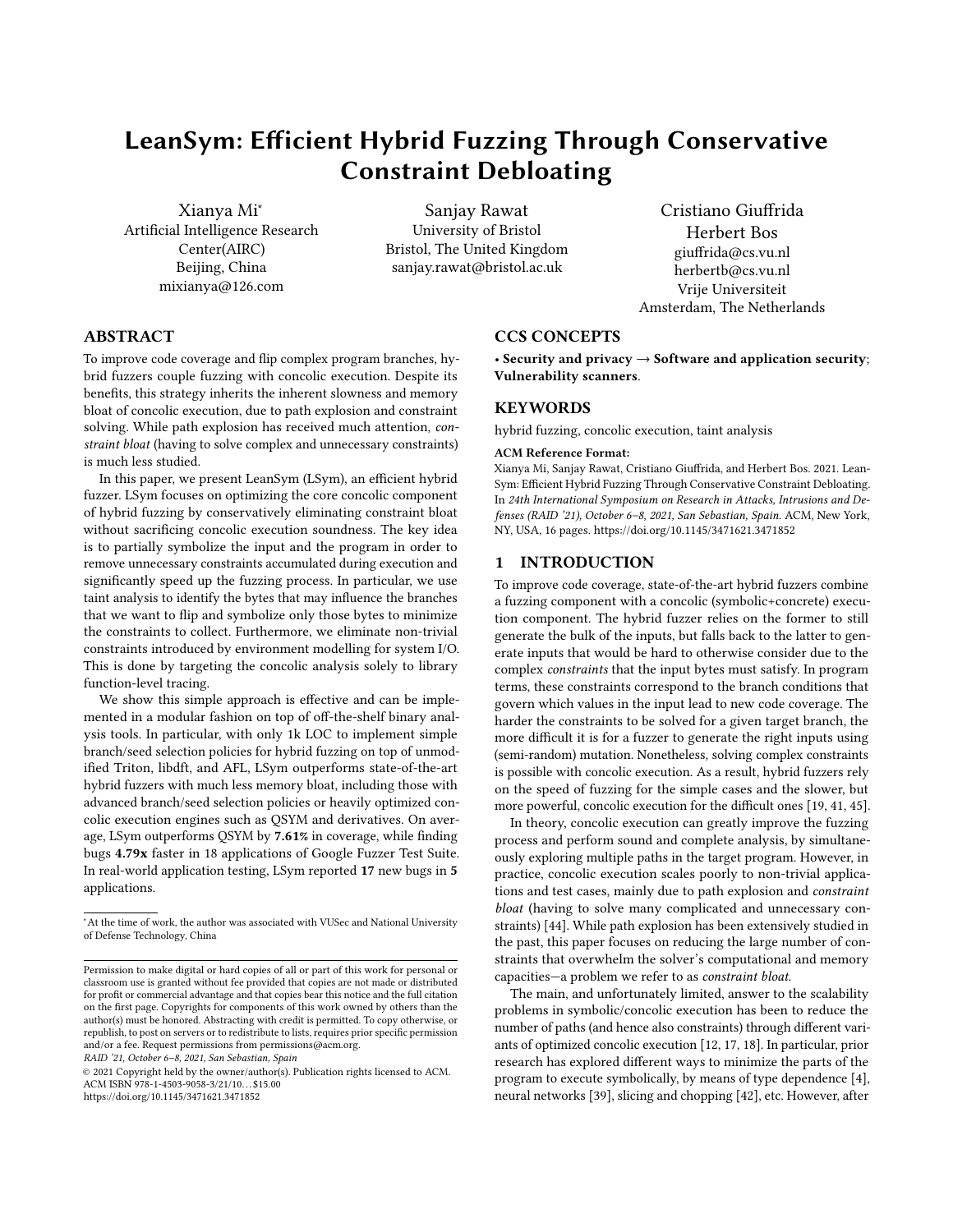the underlying concolic execution engine for hybrid fuzzing, LSym intelligently combines run-of-the-mill binary analysis tools to eliminate unnecessary constraints during concolic execution and speed up input generation in fuzzing (as an application). In particular, LSym focuses on two simple constraint debloating strategies, namely function-level tracing for system I/O emulation and taint-assisted partial input symbolization. These strategies result in more efficient and memory-conscious operations of the core concolic execution component. More importantly, despite the simple branch/seed selection policies and glue code for hybrid fuzzing implemented in only 1k LOC, LSym outperforms state-of-the-art custom-optimized hybrid fuzzers and finds more bugs in real-world applications.

While developing LSym, we also notice limitations of our current implementation that provide a room for further improvements. We have not empirically tested the effect of implementing implicit taintflows on performance in terms of overhead and accuracy. As noted earlier, function-level tracing involved manually creating the summaries of relevant syscalls and library functions. This functionality can be enhanced further by adopting function summary approach of angr, for example. A further area of improvement comes from a more intelligent approach for input and branch selection. Overall, we believe LSym provides a new hybrid fuzzing baseline that is practical, modular, and easily extensible moving forward. To foster more research in the area, we plan to open source our LSym prototype in the near future.

#### ACKNOWLEDGMENTS

We thank our shepherd, Nathan Burow, and the anonymous reviewers for their feedback. This work was supported by the Netherlands Organisation for Scientific Research through grants NWO "TROP-ICS" (628.001.030), "INTERSECT", and "Theseus" and by the EKZ through grant "Memo" . Any opinions, findings, and conclusions or recommendations expressed in this paper are those of the authors and do not necessarily reflect the views of any of the sponsors.

#### REFERENCES

- <span id="page-13-29"></span>[1] [n.d.]. crashwalk. https://github.com/bnagy/crashwalk.
- <span id="page-13-10"></span>[n.d.]. Google Fuzzer Test Suite.<https://github.com/google/fuzzer-test-suite>
- <span id="page-13-9"></span>[3] [n.d.]. libdft64. https://github.com/vusec/vuzzer64/.
- <span id="page-13-5"></span>[4] Saswat Anand, Alessandro Orso, and Mary Jean Harrold. 2007. Type-Dependence Analysis and Program Transformation for Symbolic Execution. In Proc. TACAS'07. Springer-Verlag, 117–133.
- <span id="page-13-11"></span>[5] Jacob Burnim and Koushik Sen. 2008. Heuristics for Scalable Dynamic Test Generation. In Proc. ASE'08. 443–446.<https://doi.org/10.1109/ASE.2008.69>
- <span id="page-13-17"></span>[6] Cristian Cadar, Daniel Dunbar, and Dawson Engler. 2008. KLEE: Unassisted and Automatic Generation of High-Coverage Tests for Complex Systems Programs. In Proc. OSDI'08. 209–224.
- <span id="page-13-21"></span>[7] Lorenzo Cavallaro, Prateek Saxena, and R. Sekar. 2008. On the Limits of Information Flow Techniques for Malware Analysis and Containment. In DIMVA. Springer Berlin Heidelberg, Berlin, Heidelberg, 143–163.
- <span id="page-13-15"></span>[8] Sang Kil Cha, Thanassis Avgerinos, Alexandre Rebert, and David Brumley. 2012. Unleashing Mayhem on Binary Code. In Proc.S&P'12. IEEE Computer Society, 380–394.
- <span id="page-13-38"></span>[9] Peng Chen and Hao Chen. 2018. Angora: Efficient fuzzing by principled search. In IEEE S&P'18. San Francisco, CA, USA.
- <span id="page-13-22"></span>[10] Yaohui Chen, Mansour Ahmadi, Boyu Wang, Long Lu, et al. 2020. MEUZZ: Smart Seed Scheduling for Hybrid Fuzzing. arXiv preprint arXiv:2002.08568 (2020).
- <span id="page-13-23"></span>[11] Yaohui Chen, Peng Li, Jun Xu, Shengjian Guo, Rundong Zhou, Yulong Zhang, Tao Wei, and Long Lu. [n.d.]. SAVIOR: Towards Bug-Driven Hybrid Testing. In 2020 IEEE Symposium on Security and Privacy (SP). 15–31.
- <span id="page-13-2"></span>[12] Vitaly Chipounov, Volodymyr Kuznetsov, and George Candea. 2012. The S2E Platform: Design, Implementation, and Applications. ACM Trans. Comput. Syst. 30, 1 (2012).
- <span id="page-13-32"></span>[13] Jim Chow, Ben Pfaff, Tal Garfinkel, Kevin Christopher, and Mendel Rosenblum. 2004. Understanding Data Lifetime via Whole System Simulation. In Usenix Sec'04 (SSYM'04). 22.
- <span id="page-13-14"></span>[14] TheAnh Do, A. C. M. Fong, and Russel Pears. 2013. Dynamic Symbolic Execution Guided by Data Dependency Analysis for High Structural Coverage. In Evaluation of Novel Approaches to Software Engineering. Springer Berlin Heidelberg, 3–15.
- <span id="page-13-33"></span>[15] Brendan Dolan-Gavitt, Josh Hodosh, Patrick Hulin, Tim Leek, and Ryan Whelan. 2015. Repeatable Reverse Engineering with PANDA. In PPREW'15. Article 4.
- <span id="page-13-12"></span>[16] Roger Ferguson and Bogdan Korel. 1996. The Chaining Approach for Software Test Data Generation. ACM Trans. Softw. Eng. Methodol. 5, 1 (Jan. 1996), 63–86. <https://doi.org/10.1145/226155.226158>
- <span id="page-13-3"></span>[17] Patrice Godefroid, Nils Klarlund, and Koushik Sen. 2005. DART: directed automated random testing. SIGPLAN Not. 40, 6 (2005), 213–223.
- <span id="page-13-4"></span>[18] Patrice Godefroid, Michael Y. Levin, and David Molnar. 2008. Automated Whitebox Fuzz Testing. In NDSS'08. Internet Society.
- <span id="page-13-0"></span>[19] Patrice Godefroid, Michael Y. Levin, and David Molnar. 2012. SAGE: Whitebox Fuzzing for Security Testing. Queue 10, 1 (Jan. 2012), 20–27.
- <span id="page-13-7"></span>[20] Istvan Haller, Asia Slowinska, Matthias Neugschwandtner, and Herbert Bos. 2013. Dowsing for Overflows: A Guided Fuzzer to Find Buffer Boundary Violations. In USENIX Sec'13). 49–64.
- <span id="page-13-13"></span>[21] S. Horwitz, T. Reps, and D. Binkley. 1988. Interprocedural Slicing Using Dependence Graphs. In Proc. PLDI'88. ACM, 35–46.
- <span id="page-13-35"></span>[22] H. Huang, P. Yao, R. Wu, Q. Shi, and C. Zhang. 2020. Pangolin: Incremental Hybrid Fuzzing with Polyhedral Path Abstraction. In IEEE Symposium SP'20. 1199–1213.
- <span id="page-13-40"></span>[23] Vivek Jain, Sanjay Rawat, Cristiano Giuffrida, and Herbert Bos. 2018. TIFF: Using Input Type Inference To Improve Fuzzing. In Proc. ACSAC'18. ACM, 505–517.
- <span id="page-13-26"></span>[24] Zu-Ming Jiang, Jia-Ju Bai, Kangjie Lu, and Shi-Min Hu. 2020. Fuzzing Error Handling Code using Context-Sensitive Software Fault Injection. In USENIX Security 20. USENIX Association, 2595-2612.
- <span id="page-13-19"></span>[25] Vasileios P. Kemerlis, Georgios Portokalidis, Kangkook Jee, and Angelos D. Keromytis. 2012. Libdft: Practical Dynamic Data Flow Tracking for Commodity Systems. In SIGPLAN/SIGOPS VEE '12. ACM, 121–132.
- <span id="page-13-37"></span>[26] Kyungtae Kim, Dae R. Jeong, Chung Hwan Kim, Yeongjin Jang, Insik Shin, and Byoungyoung Lee. 2020. HFL: Hybrid Fuzzing on the Linux Kernel. In NDSS'20.
- <span id="page-13-28"></span>[27] George Klees, Andrew Ruef, Benji Cooper, Shiyi Wei, and Michael Hicks. 2018. Evaluating Fuzz Testing. In CCS18'18. 2123–2138.
- <span id="page-13-36"></span>[28] H. Liang, L. Jiang, L. Ai, and J. Wei. 2020. Sequence Directed Hybrid Fuzzing. In Proc. SANER'20. 127–137.
- <span id="page-13-34"></span>[29] Dongge Liu, Gidon Ernst, Toby Murray, and Benjamin I.P. Rubinstein. 2020. LEGION: Best-First Concolic Testing. In Proc. ASE'20. 54–65.
- <span id="page-13-20"></span>[30] Chi-Keung Luk, Robert Cohn, Robert Muth, Harish Patil, Artur Klauser, Geoff Lowney, Steven Wallace, Vijay Janapa Reddi, and Kim Hazelwood. 2005. Pin: Building Customized Program Analysis Tools with Dynamic Instrumentation. In PLDI'05 (Chicago, IL, USA). ACM, New York, NY, USA, 190–200.
- <span id="page-13-39"></span>[31] Sebastian Österlund, Kaveh Razavi, Herbert Bos, and Cristiano Giuffrida. 2020. ParmeSan: Sanitizer-guided Greybox Fuzzing. In USENIX SEC'20. USENIX Association.
- <span id="page-13-25"></span>[32] Hui Peng, Yan Shoshitaishvili, and Mathias Payer. 2018. T-Fuzz: Fuzzing by Program Transformation. In Proc. IEEE S & P'18. 697–710. [https://doi.org/10.](https://doi.org/10.1109/SP.2018.00056) [1109/SP.2018.00056](https://doi.org/10.1109/SP.2018.00056)
- <span id="page-13-27"></span>[33] Sebastian Poeplau and Aurélien Francillon. 2019. Systematic Comparison of Symbolic Execution Systems: Intermediate Representation and Its Generation. In Proc. ACSAC'19. 163–176.
- <span id="page-13-30"></span>[34] Sebastian Poeplau and Aurélien Francillon. 2020. Symbolic execution with SymCC: Don't interpret, compile!. In USENIX Security 20. 181–198.
- <span id="page-13-31"></span>[35] Sebastian Poeplau and Aurélien Francillon. 2021. SymQEMU: Compilation-based symbolic execution for binaries. In NDSS'21.
- <span id="page-13-18"></span>[36] Corina S. Păsăreanu, Peter C. Mehlitz, David H. Bushnell, Karen Gundy-Burlet, Michael Lowry, Suzette Person, and Mark Pape. 2008. Combining Unit-Level Symbolic Execution and System-Level Concrete Execution for Testing Nasa Software. In Proc. ISSTA'08. ACM, 15–26.
- <span id="page-13-24"></span>[37] Sanjay Rawat, Vivek Jain, Ashish Kumar, Lucian Cojocar, Cristiano Giuffrida, and Herbert Bos. 2017. VUzzer: Application-aware Evolutionary Fuzzing. In NDSS.
- <span id="page-13-8"></span>[38] Florent Saudel and Jonathan Salwan. 2015. Triton: A Dynamic Symbolic Execution Framework. In Symposium sur la sécurité des technologies de l'information et des communications, SSTIC, France, Rennes, June 3-5 2015. SSTIC, 31–54.
- <span id="page-13-6"></span>[39] Shiqi Shen, Shweta Shinde, Soundarya Ramesh, Abhik Roychoudhury, and Prateek Saxena. 2019. Neuro-Symbolic Execution: Augmenting Symbolic Execution with Neural Constraints. In Proc. NDSS'20.
- <span id="page-13-16"></span>[40] Yan Shoshitaishvili, Ruoyu Wang, Christopher Salls, Nick Stephens, Mario Polino, Andrew Dutcher, Grosen John, Siji Feng, Christophe Hauser, Christopher Kruegel, and Giovanni Vigna. 2016. SoK: (State of) The Art of War: Offensive Techniques in Binary Analysis. In IEEE S&P'16 (SAN JOSE, CA, USA). IEEE CSP.
- <span id="page-13-1"></span>[41] Nick Stephens, John Grosen, Christopher Salls, Andrew Dutcher, Ruoyu Wang, Jacopo Corbetta, Yan Shoshitaishvili, Christopher Kruegel, and Giovanni Vigna. 2016. Driller: Augmenting Fuzzing Through Selective Symbolic Execution. In NDSS'16. Internet Society, 1–16.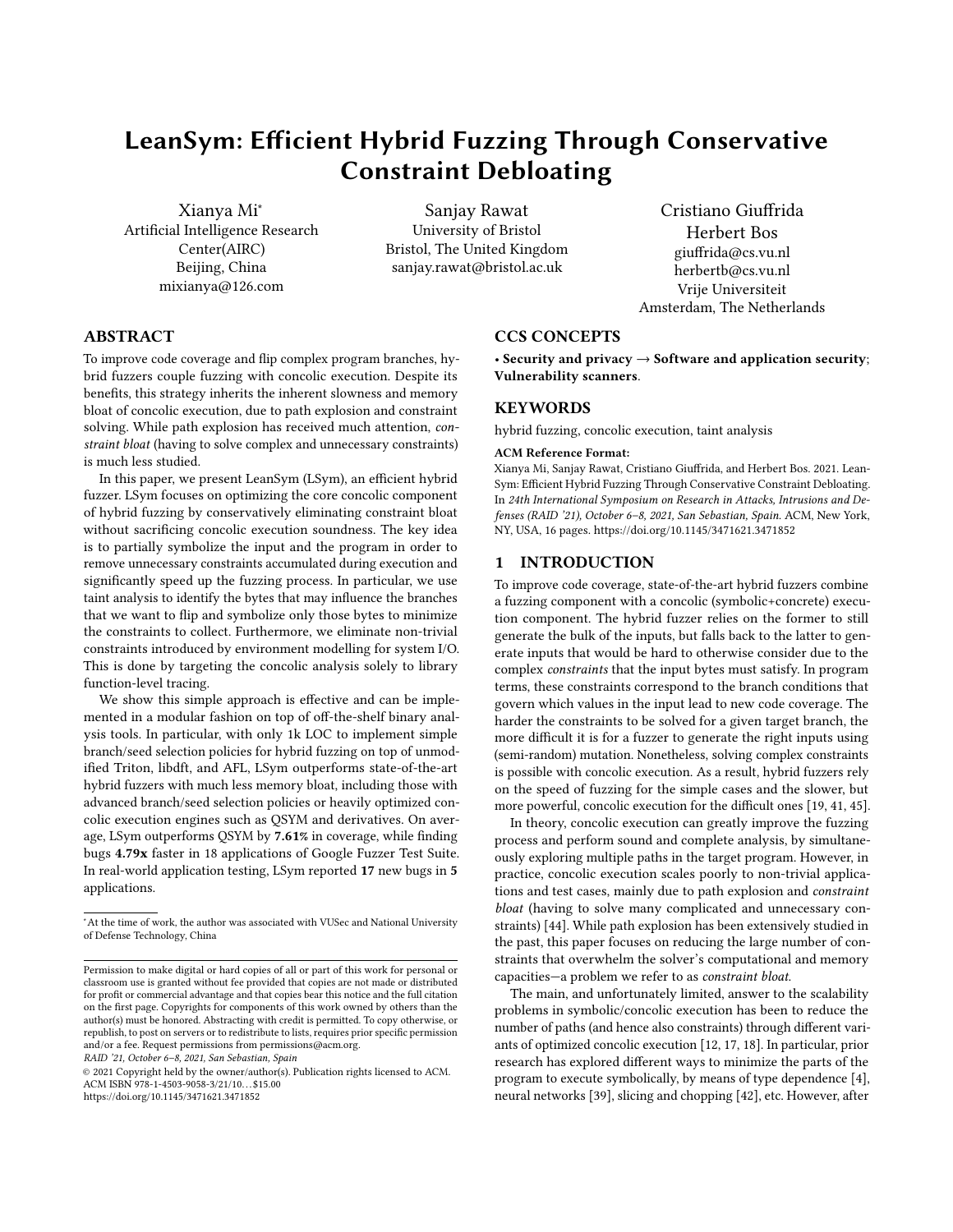- <span id="page-14-2"></span>[42] David Trabish, Andrea Mattavelli, Noam Rinetzky, and Cristian Cadar. 2018. Chopped Symbolic Execution. In Proc. ICSE'18. ACM.
- <span id="page-14-4"></span>[43] Haijun Wang, Ting Liu, Xiaohong Guan, Chao Shen, Qinghua Zheng, and Zijiang Yang. 2017. Dependence Guided Symbolic Execution. IEEE Trans. Softw. Eng. 43, 3 (2017), 252–271.
- <span id="page-14-1"></span>[44] Xiaoyin Wang, Lingming Zhang, and Philip Tanofsky. 2015. Experience Report: How is Dynamic Symbolic Execution Different from Manual Testing? A Study on KLEE. In Proc. ISSTA'15. 199–210.
- <span id="page-14-0"></span>[45] Insu Yun, Sangho Lee, Meng Xu, Yeongjin Jang, and Taesoo Kim. 2018. QSYM : A Practical Concolic Execution Engine Tailored for Hybrid Fuzzing. In USENIX Sec'18).
- <span id="page-14-5"></span><span id="page-14-3"></span>Michal Zalewski. [n.d.]. American Fuzzy Lop. At: http://lcamtuf.coredump.cx/afl/. [47] Lei Zhao, Yue Duan, Heng Yin, and Jifeng Xuan. 2019. Send Hardest Problems My Way: Probabilistic Path Prioritization for Hybrid Fuzzing. In NDSS'19.

#### A APPENDICES

#### A.1 An Example of Function-level Tracing

We take the simple example from Listing [1](#page-1-1) and show how we hook the functions to partially symbolize the input file. We use ltrace and strace to find the potential relationship between functions and syscalls, as shown in Listing [3](#page-14-6) and Listing [4.](#page-14-7) We can see that fopen() opens the input file at a specific address (0x1b5a010) and the fread() function reads from the same address into a string buffer (located at 0x7fffb1cf81d0). Thus, we can hook fopen() and fread().

<span id="page-14-6"></span>Listing 3: Using ltrace to demonstrate libc functions called in the example program.

```
1 $ ltrace ./ example input
2 | __libc_start_main (0x400666, 2, 0x7fffb1cf86a8, 0x4008e0
3 < unfinished ... >
   fopen("input", "r") = 0x1b5a010
5 \mid \text{fred}(0 \times \text{7fffb1cf81d0}, 950, 1, 0 \times 1b5a010) = 16 | puts ("branch 2" branch 2
7 \mid ) = 9
8 puts (" branch 3" branch 3
9 \vert ) = 9
10 \mid \text{puts} ("branch 5" branch 5
11 ) = 912 | puts ("branch 0" branch 0
13 \mid) = 9
14 +++ exited ( status 0) +++
```
<span id="page-14-7"></span>Listing 4: Using strace to demonstrate syscall functions called in the example program.

```
1 $ strace ./ example input
2 execve ( " ./ symbex5 " , [ " ./ example " , " input " ] ,
     \lceil x \rceil / \sqrt{2} \rceil = 04 ......
5 open ( " / etc / ld . so . cache " , O_RDONLY | O_CLOEXEC ) = 3
 6 \ldots...
     open ("input", 0_RDONLY) = 3
 8 \ldots...
9 | read(3, "BBBBBBBBBBBBBBBBBBBBBBBBBBBBBBBBBB"..., 4096) = 950<br>10
10 ......
11 +++ exited with 0 +++
```
We can also use the automated PIN tool to output the calling sequences of file processing syscalls. As shown in Listing [5,](#page-14-8) the fopen() function sequence falls into the open() syscall, while in Listing [6,](#page-14-9) fread() function sequence falls into the read() syscall. Thus, we know the functions related file processing to hook are fopen() and fread().

<span id="page-14-8"></span>Listing 5: Fopen calling sequences from function to syscall in the example program.

|           | 1   address: 0x400550, function name: fopen@plt      |  |                                                           |
|-----------|------------------------------------------------------|--|-----------------------------------------------------------|
|           | 2 address: 0x4004f0, function name: .plt             |  |                                                           |
|           | 3 address: 0x7f6dd2f91d70, function name: fopen      |  |                                                           |
|           | 4   address: 0x7f6dd2f438a0, function name: .plt.got |  |                                                           |
| $5 \dots$ |                                                      |  |                                                           |
|           | $6$ address: $0x7f6dd2f9db30$ ,                      |  | function name: _IO_file_fopen                             |
|           |                                                      |  | 7   address: 0x7f6dd2f9da40, function name: _IO_file_open |
|           | 8 address: 0x7f6dd301b030, function name: open       |  |                                                           |
|           |                                                      |  | 9 [*] Open syscall 0x7f6dd301b03e: 2(0x7ffec8ae76f0, 0x0, |
|           | 10   0x1b6, 0x0, 0x8, 0x1) returns: 0x3              |  |                                                           |

<span id="page-14-9"></span>Listing 6: Fread calling sequences from function to syscall in the example program.

```
1 address: 0x400520, function name: fread@plt<br>2 address: 0x4004f0, function name: .plt
2 adress: 0 \times 4004f0, function name:<br>3 adress: 0 \times 7f6dd2f921a0 function
     address: 0x7f6dd2f921a0, function name: TO_fread
4 ......
5 address : 0 x7f6dd2f9d1a0 , function name : _IO_file_read
     address: 0x7f6dd301b250, function name: read
     [*] Read syscall 0x7f6dd301b25e: 0(0x3, 0x9c7240, 0x1000,
     8 0 x7f6dd2ee8700 , 0 x9c70f0 , 0 x7ffec8ae50f0 ) returns : 0 x3b6
```
The next step is to implement function summary. We can get the string buffer address which should be symbolized by analyzing the disassembly code of fopen() and fread() functions, as shown in Listing [7](#page-14-10) and Listing [8.](#page-14-11) Another important information is the read offset of the input, which we should use to relate the symbolized bytes to the original input offset. As shown in Listing [9,](#page-15-1) we can get the location address where the value of \_IO\_read\_ptr and \_IO\_read\_base, then we can calculate the value of the file reading offset as described in Section [4.](#page-4-0)

<span id="page-14-10"></span>Listing 7: Disassembly code of calling fopen() in the example program.

```
0x000000000004006c0 <+90>: mov<br>0x00000000004006c3 <+93>: callq
2 0 x0000000000004006c3 <+93>: callq 0x400550 <fopen@plt><br>3 0x000000000004006c8 <+98>: mov
      0 x000000000004006c8 <+98>: mov<br>0 x00000000004006cf <+105>: mov
4 0 x00000000004006cf <+105 >: mov -0 x3f8 (
```
<span id="page-14-11"></span>Listing 8: Disassembly code of calling fread() in the example program.

```
0x000000000004006dd <+119>: mov<br>0x00000000004006e0 <+122>: mov
       0 \times 00000000004006e0 \leq t + 122 mov $0x1,<br>0 \times 00000000004006e5 \leq t + 127 mov $0x3b6
3 \mid 0 \times 000000000004006e5 \leq +127 >:<br>4 0 x 00000000004006ea <+132>:
       4 0 x00000000004006ea <+132 >: mov
5 0 x000000000004006ed <+135>: callq 0 x400520 <fread@plt>6 0 x000000000004006f2 <+140>: movl $0 x0.-0 x404(
       6 0 x00000000004006f2 <+140 >: movl $0x0 , -0 x404 (
```